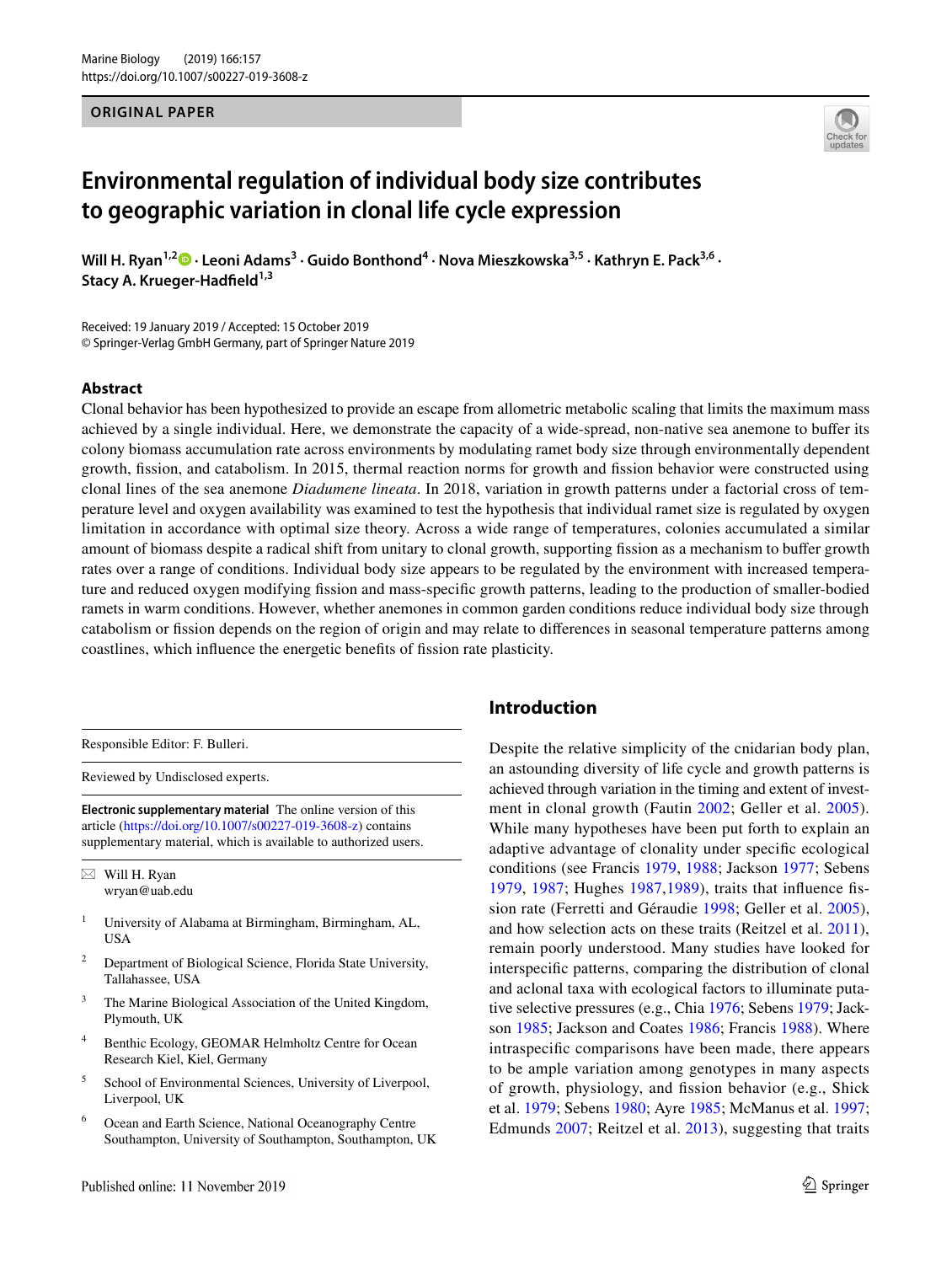governing clonality are labile. Phylogenetic comparisons in anemones suggest that clonality has evolved independently several times (Geller and Walton [2001](#page-13-14)). Consequently, life cycle traits are expected to respond readily to selection in this group of cnidarians. However, our knowledge of the mechanistic pathways underlying fssion behavior in cnidarians remains rudimentary despite more than a century of interest in the lives of clonal marine animals (but see Mire and Venable [1999](#page-13-15); Geller et al. [2005](#page-13-1); Reitzel et al. [2011](#page-14-2)). To evaluate hypotheses about which demographic and environmental factors favor the evolution of clonality, more information is needed about the nature of variation in clonal behavior among genotypes and how traits are shaped by the environment (McManus et al. [1997](#page-13-12)).

In both unitary and clonal animals, body size is a fundamental property that governs metabolic rate and reproductive potential, as well as ecological relationships (e.g., competition and predation risk). Thus, it is expected to be a key target of selection. Theories of metabolic scaling suggest that smaller-bodied individuals with large respiratory surface area to biomass ratios are more energetically efficient under difusion limiting conditions than large-bodied individuals (e.g., Atkinson [1994;](#page-13-16) Kooijman [2010;](#page-13-17) Glazier [2014](#page-13-18)). Similar logic has been used to explain the observation that for a diverse array of taxa, warmer conditions lead to smaller adult body sizes, even for species where reproductive ftness is positively correlated with body size (Kingsolver and Huey [2008](#page-13-19); but see Audzijonyte et al. [2018](#page-13-20)). The risk of oxygen limitation is particularly important in aquatic organisms where the strong negative correlation between temperature and dissolved oxygen availability acts as a fundamental constraint on body shape, size, and performance (Pörtner [2001](#page-13-21); Forster et al. [2012](#page-13-22); Horne et al. [2015](#page-13-23)).

Under conditions that limit individual body size (e.g., hypoxia), clonal animals can have an energetic advantage. Genets (the collective term for a group of descendants produced through an asexual process) that are capable of dividing biomass into smaller units (known as ramets) can grow indefnitely (i.e., iso- versus allometric growth), where unitary animals typically reach a maximum size and cease somatic growth (Cancino and Rodger [1985](#page-13-24); Sebens [1987](#page-14-1)). Accumulating evidence suggests that the link between ramet body size and metabolic performance may be critical for explaining the evolution of clonal and colonial life histories (Burgess et al. [2017](#page-13-25)). However, the degree to which clonal animals can regulate growth and fssion rates to achieve energetically optimal ramet sizes is not well understood.

The role of fission in body size regulation is difficult to characterize, as metabolic, growth, and fission rates often vary with the environment (e.g., Johnson and Shick [1977](#page-13-26); Buss and Blackstone [1991;](#page-13-27) Geller et al. [2005](#page-13-1); Reitzel et al. [2013](#page-14-5)). Such effects may be an unavoidable consequence of physical or chemical properties, leading to non-adaptive variation in the expressed phenotype across environments (Gotthard and Nylin [1995](#page-13-28)). Alternatively, growth and fssion rate plasticity may be adaptive, allowing genetically identical clones to express a locally optimal body size, and investment in asexual reproduction, across a range of environmental conditions (Edmunds [2007](#page-13-13)). Indeed, for species that live in fuctuating environments, body size plasticity through shrinkage (e.g., Levitan [1988;](#page-13-29) Chomsky et al. [2004](#page-13-30)) or a variable fssion rate (Ryan [2018\)](#page-14-6) may be essential for tracking changing size optima through time.

To better understand the role of temperature and oxygen availability in regulating individual body size and shaping clonal life histories, we examined growth, fssion, and body size patterns produced by the clonal sea anemone *Diadumene lineata* (Verrill) under a variety of experimental conditions. We also explored variation in these patterns among individuals collected from diferent parts of the extant range that difer in seasonal temperature patterns to look for evidence of variation in asexual behavior that can inform predictions about the role of thermal regime on the evolution of life cycle plasticity. Phenotypic plasticity can be described as a "reaction norm," or a linear relationship between an environmental gradient and a phenotype produced by a particular genotype (Bradshaw [1965](#page-13-31)). Small diferences in the curvature or slope of reaction norms can lead to large diferences in expressed phenotypic patterns, particularly in fuctuating environments. We used this conceptual framework to understand how individuals may modulate growth patterns to match energetically optimal patterns dictated by the local environment and discuss the evolutionary implications of variation in reaction norms that govern clonal behavior.

*Diadumene lineata* is a small-bodied, clonal sea anemone that occurs in the high intertidal zone. The species likely originated in East Asia, but has been spread around the world through anthropogenic activity for more than 100 years (Uchida [1932](#page-14-7); Cohen and Carlton [1995\)](#page-13-32). Like many nonnative species, *D. lineata* persists under a broad range of abiotic conditions and occurs across a range of habitat types. The success of this species has been attributed, in part, to a prolifc schedule of binary fssion (Uchida [1932\)](#page-14-7). Fission rate is also known to increase with temperature (Miyawaki [1952](#page-13-33); Minasian [1979\)](#page-13-34) which may allow individuals to modulate body size and reproductive effort in response to novel or fuctuating conditions and likely structures seasonal and geographic patterns of sexual and clonal reproduction across its distribution (Ryan [2018](#page-14-6); Ryan and Miller [2019\)](#page-14-8).

Seasonal and geographic temperature patterns vary across the species' North American range (Table [1](#page-2-0)), which may impose diferential selection on life cycle expression. Highly seasonal temperature patterns across the Atlantic coast mirror conditions along the species' native distribution in Japan. Nearshore waters of the Gulf of Mexico are similarly seasonal, but on average much warmer than the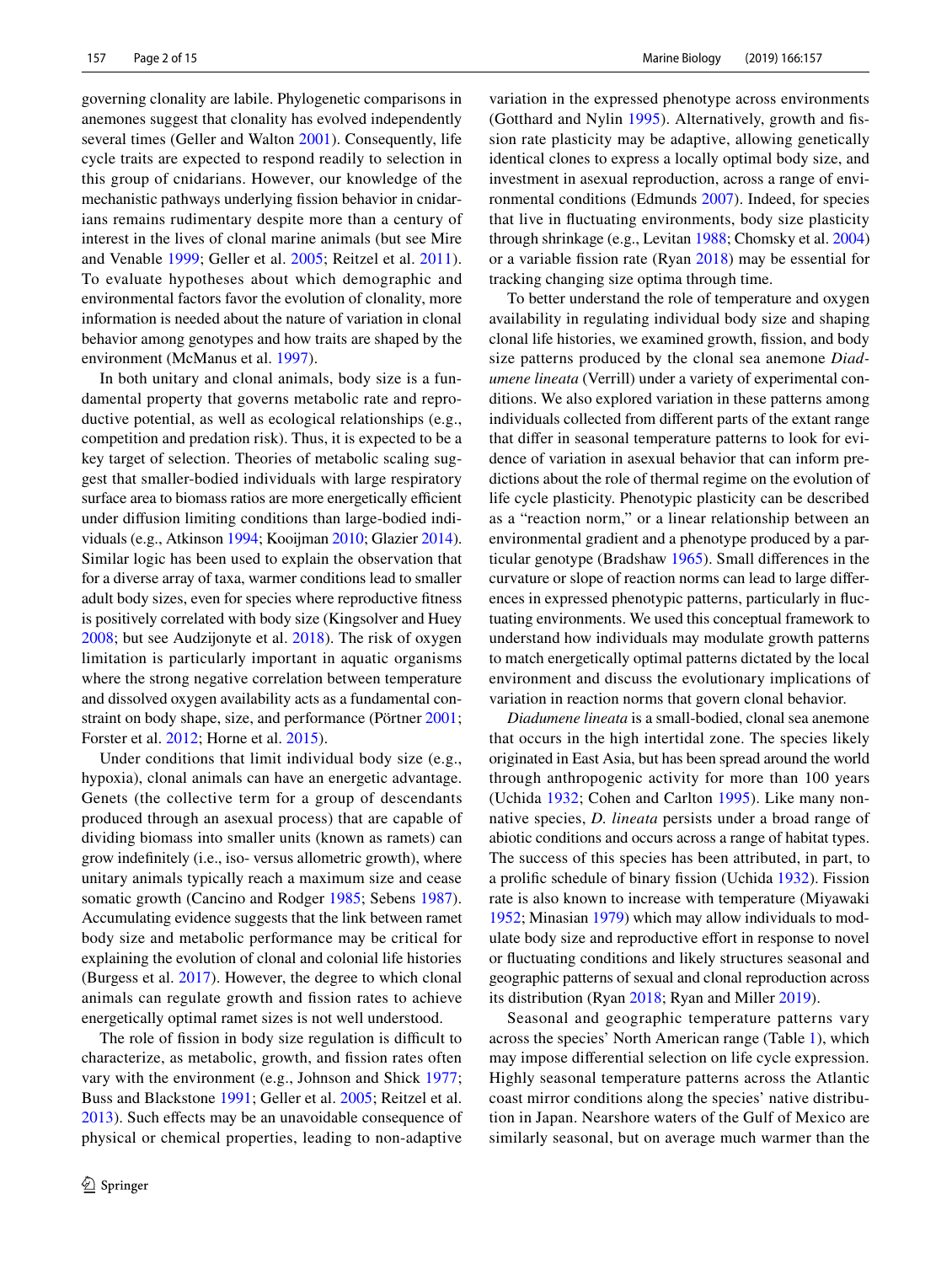| Coast                  | Known latitudinal range of species     | Seasonal range of monthly mean<br>water temperature | Latitudinal range of mean<br>annual water temperature |
|------------------------|----------------------------------------|-----------------------------------------------------|-------------------------------------------------------|
| Pacific Japan (native) | Hokkaido to Oita                       | 10 to 20 $^{\circ}$ C                               | 9 to 25 $^{\circ}$ C                                  |
| Atlantic US            | Cobscook Bay, ME to Cape Canaveral, FL | 13 to 20 $^{\circ}$ C                               | 9 to 25 $^{\circ}$ C                                  |
| Gulf of Mexico US      | Corpus Christi, TX to Tampa Bay, FL    | 12 to 17 $\mathrm{^{\circ}C}$                       | 22 to 24 $^{\circ}$ C                                 |
| Pacific US             | Vancouver, BC to San Diego, CA         | 2 to 5 $^{\circ}$ C                                 | 9 to 17 $^{\circ}$ C                                  |

<span id="page-2-0"></span>**Table 1** Approximate seasonal and latitudinal patterns in nearshore sea surface temperature across the known range of *Diadumene lineata* in Japan and the United States

Mean sea surface temperature ranges approximated for 2014–2017 using data from NOAA National Data Buoy Center [https://www.ndbc.noaa.](https://www.ndbc.noaa.gov/) [gov/\)](https://www.ndbc.noaa.gov/). Species occurrence based on WoRMS data base (marinespecies.org) and personal observation

Atlantic coast. Across the Pacifc coast, there are smaller seasonal fuctuations and cooler average sea surface temperatures. As residents of the high intertidal zone, these anemones can also experience large daily temperature fuctuations through tidal cycles, though the species is often found in tidal pools, under rocks, or embedded among co-occurring organisms that can help bufer short-term abiotic fuctuations. We expected highly seasonal environments to favor genotypes that rapidly increased fssion rate and reduce ramet body size under high temperatures as such a mechanism would allow genets to track predictable changes in the optimal body size on the scale of weeks to months. Conversely, for anemones in environments where daily temperature fuctuations were larger than seasonal fluctuations (i.e., Pacific US), we expected fission to be less responsive to temperature, as engaging in fission in response to short-term peaks in temperature could cause ramets to be perpetually below the optimal body size for the environment and, thus, be maladaptive.

In this study, a series of experiments examine both the short-term (4 week) and longer-term (12 week) responses of *D. lineata* to environmental manipulation. The short-term manipulation of temperature and oxygen helps illuminate mechanisms of environmental body size regulation, whereas the longer-term manipulation demonstrates the variation in growth and fssion patterns that emerge from such regulation. We also explore geographic variation in the shape of reaction norms of *D. lineata* using individuals collected from the Atlantic, Gulf, and Pacifc coasts of the US, which vary substantially in their seasonal temperature regimes. We discuss our fndings in the context of potential local adaptation, although we remain conservative in these conclusions as patterns of genetic diferentiation within and among sites are currently unknown. Specifcally, we ask:

- 1. What are the general shapes of the thermal reaction norms of fssion rate, individual body size, and clonal biomass accumulation in this species?
- 2. How do temperature, oxygen, and coastline of origin contribute to ramet body size regulation via changes in fission and growth rate?
- 3. Does basal metabolic rate difer among coastlines of origin?
- 4. Are reaction norm diferences among anemones from different coastlines consistent with the expected effects of seasonality?

# **Methods**

# **Experiment 1: characterizing reaction norms across fve levels of temperature**

#### **Producing clonal replicates**

Twenty individual anemones were collected from each of the three feld sites across the US Atlantic and Gulf coasts [Nahant, MA (Atlantic, 42 °N); St. Simon, GA (Atlantic, 31 °N); St. Teresa, FL (Gulf, 30 °)] in January 2013. Within sites, individual anemones were collected from points spaced one to two meters apart in an effort to represent the range of genetic diversity available at each site. No clonal replicates were knowingly included in the initial collection; however, the individuals used to initiate lab cultures refected the genetic structures of the feld populations, which were unknown. Single-strand conformation polymorphism data from a single locus performed on individuals haphazardly collected from sites along the Atlantic and Pacifc coasts suggest that most sites host multiple genotypes, and that repeated genotypes are common within, but not among sites (Ting and Geller [2000](#page-14-9)). Given the geographic distance among sites, we are confdent that the sample of individuals included in the experiment contained multiple genotypes; however, none of our conclusions requires this assumption.

Collected individuals were used to establish isolated clonal lines under common garden conditions that exposed them to a seasonally adjusted range of temperatures between 15 and 29 °C, mimicking feld measured conditions from St. Teresa, FL (see Ryan [2018\)](#page-14-6). Between March and September 2015, clonal lines were kept at 20 °C and fed *Artemia* nauplii (Brine Shrimp Direct, Ogden, UT, USA) two times per week.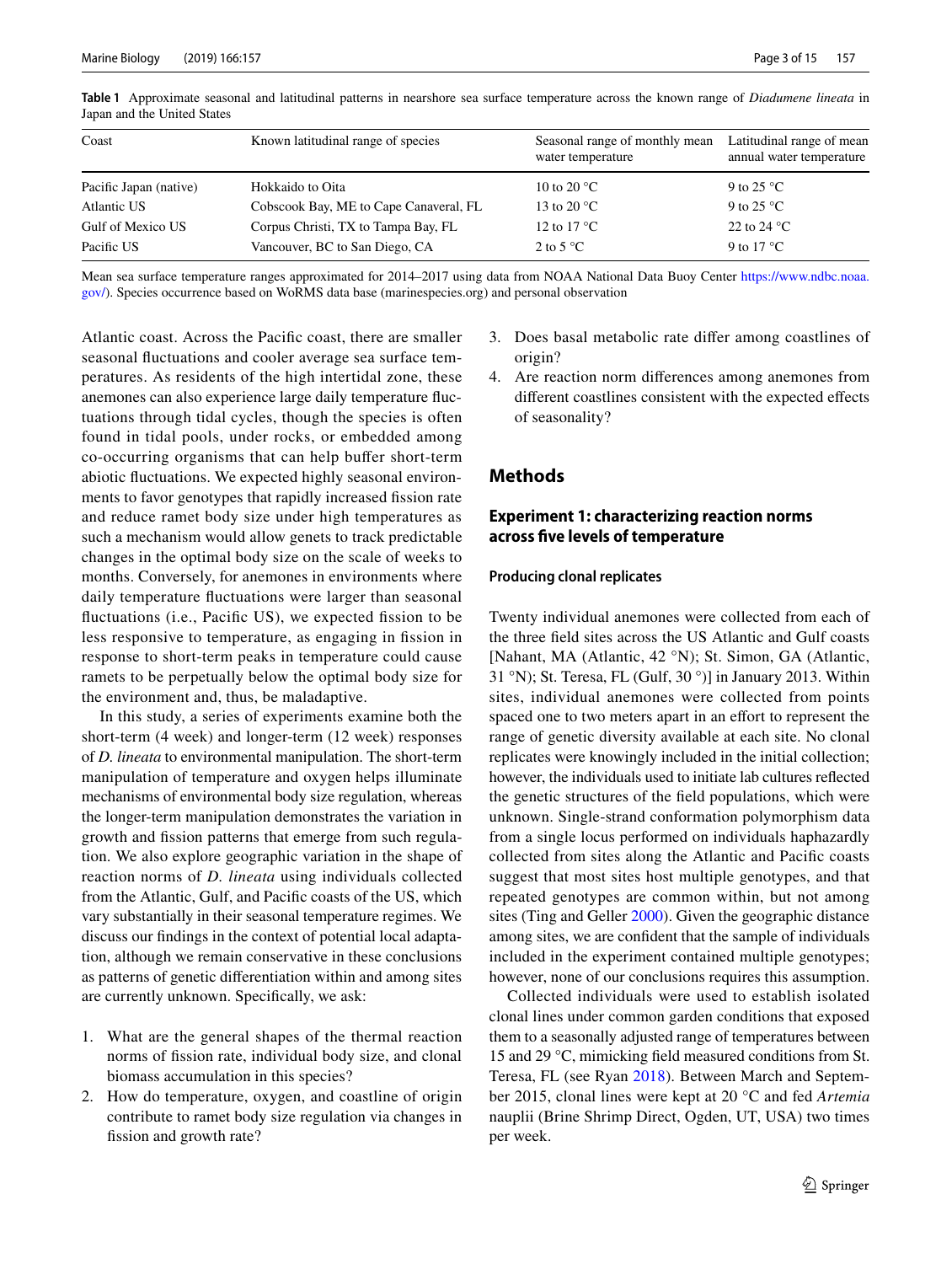#### **Temperature treatments**

In September of 2015, individual ramets were randomly selected from each of the twelve genets (FL: 5, GA: 4, MA: 3) that had sufficiently large clonal populations. Individual anemones from each putatively distinct genotype were measured for pedal disk area, then isolated in a 50 ml Falcon tube of artifcial seawater (Instant Ocean; salinity 32 ppt) and randomly assigned to one of the fve temperature chambers (including three refrigerators (see Ryan [2018\)](#page-14-6), a bench top incubator (PR205075G Thermo Scientifc, Waltham, MA, USA), and a climate control chamber (I-36VL Percival Scientifc, Perry, IA, USA). Chambers difered in make and size (ranging from an interior volume of 0.05 to 0.85 cubic meters), so they were left dark to standardize light conditions and prevent algal fouling. This species is not known to harbor photosymbionts and often occurs under rocks in total darkness and, therefore, does not require light for growth or nutrition. All the chambers maintained static cultures within 1 °C of the target temperature. The water in each tube was exchanged and anemones fed to repletion on 3-day-old *Artemia* nauplii (Brine Shrimp Direct, Ogden, UT, USA) twice per week. Five temperature treatments were used (6, 9, 14, 21.5, and 29 °C) spanning the range of average monthly water temperatures experienced by this species on the east coast of North America. Because the experiment required five temperature levels, we were unable to use more than one environmental chamber per temperature treatment. Thus, chamber and temperature treatment level are unfortunately confounded. However, as anemones were isolated in sealed vials within chambers, we have no a priori reason to suspect systematic bias due to chamber identity.

Each genet was initially represented by 1–4 ramets in each temperature condition, depending on replicate availability. Eight of the 12 genets had at least two replicate anemones assigned to each treatment. Replicate ramets were limited for the other four genets such that some temperature treatments only had one anemone assigned (see Table S1). Of these genets, only two were retained in analysis (see ["Results](#page-6-0)"). The probability of survival of each genet in each temperature treatment was calculated as the number of initial replicates still represented by at least one ramet at the end of the experiment (week 12) divided by the initial number of genotypic replicates in each treatment. Fission rate was quantifed as the number of daughter clones produced by each individual over the experimental period. Body size was measured by tracing the outline of the attached pedal disk onto a sheet of acetate, scanning the drawings into a computer and using Image J software (Rasband [1997](#page-14-10)) to calculate the area of the pedal disk  $(mm<sup>2</sup>)$ . Initial pedal disk area was used to estimate dry mass using the regression measured in Ryan ([2018](#page-14-6)). All individuals were then rinsed in freshwater to remove extraneous salt, separated into pre-tared foil boats and dried at 70 °C for 72 h.

Dried tissue (µg) was weighed using a microbalance. Final tissue density was calculated as dry mass per pedal disk area  $(\mu g/mm^2)$ . Change in colony weight was calculated as the difference between fnal and estimated initial colony dry weight. Mean individual mass was calculated as the mean dry mass (µg) of all ramets within a replicate.

#### **Analysis**

The individuals used were biased toward those genets that had enough ramets available. Mortality during the experiment left both GA and MA with complete fnal data for only two and one genets, respectively (see details in Table S1). Thus, no attempt was made to characterize variation among sites of origin in this experiment. Genet survival, fssion rate, and change in colony dry weight were genet-level traits, so genet ID was used as a random factor in all models (Table [3](#page-5-0)). Ramet body size and tissue density were calculated as ramet-level traits, so both genet ID and replicate ID within genet were used as random factors to account for variation among ramets derived from independent cultures of clonal replicates derived from the same genet. No genotype by treatment interactions was considered.

The effect of temperature on the probability of genet survival was estimated with generalized linear mixed model (GLMER) with a logit-linked binomial distribution. The efect of temperature on the number of clonal descendants (fssion rate) was analyzed with GLMER using a negative binomial distribution. The effects of temperature on change in colony dry weight, ramet dry weight, and tissue density were analyzed with GLMERs using log-linked Gaussian error distributions. In all cases, temperature was initially ftted with the highest order polynomial supported by the levels of temperature (4th degree) to elucidate the shape of the relationship. Model selection using AICc was then used to fnd the best-ft model using the dredge function in the R (R Core Team [2014](#page-14-11)) package MuMIn (Barton [2018\)](#page-13-35). The model with the lowest AICc value was chosen, except where a model with fewer parameters had a similar AICc value  $(dAICc < 2)$  (see model details in Supplement 1). The signifcance of the contribution of each retained parameter in the best ft model was evaluated using the type II Anova function in the R package car (Fox and Weisberg [2011\)](#page-13-36).

All analyses were done in R ver. 3.5.1 (R Core Team [2014\)](#page-14-11).

# **Experiment 2A: characterizing growth and fssion variation among individuals collected from the Pacifc, Gulf, and Atlantic coasts of the United States**

## **Anemone collection**

Between June and November 2017, *Diadumene lineata* individuals were collected from ten sites in the species' US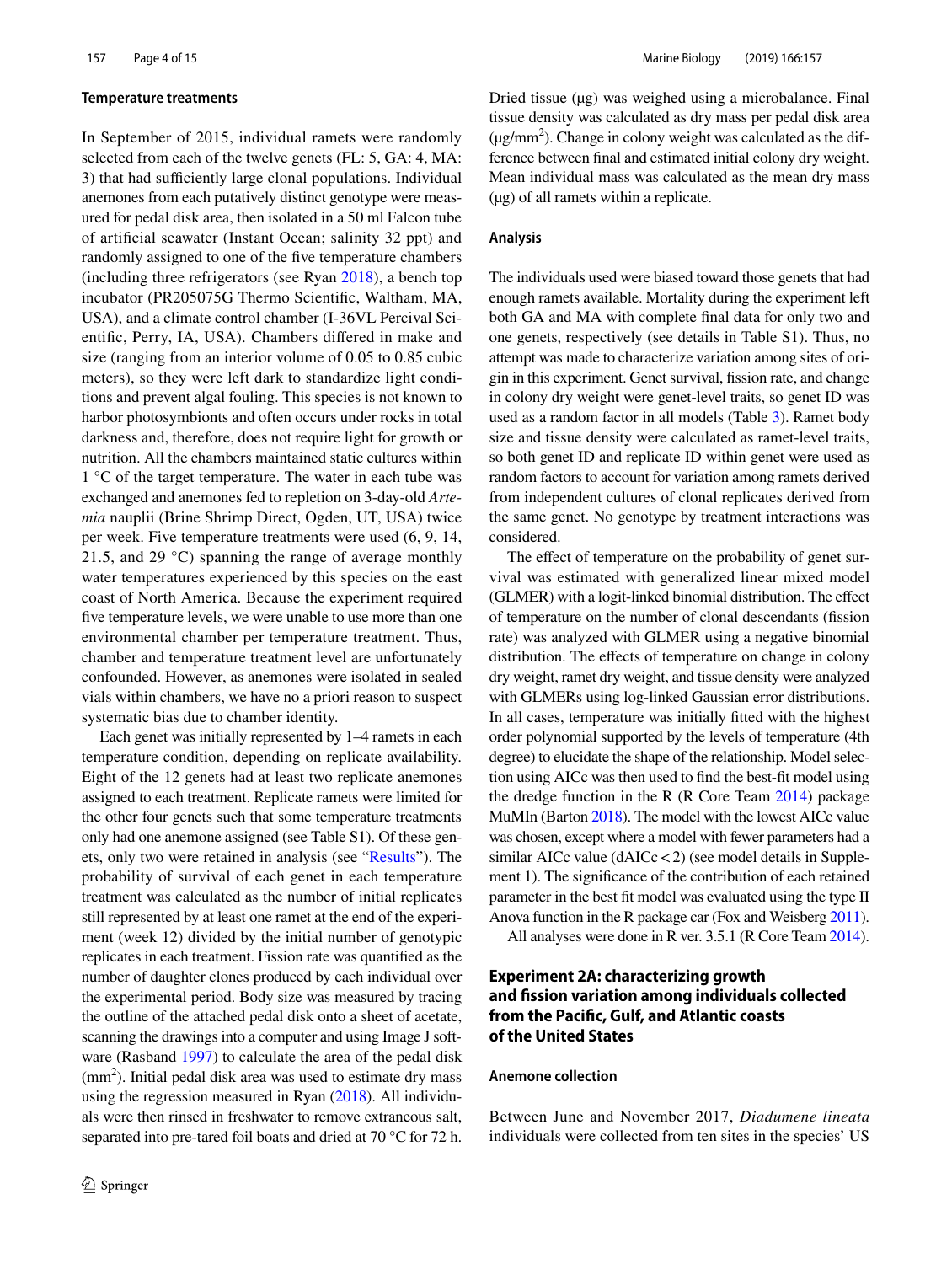range (Table [2](#page-4-0)). At each site, from one to twenty individuals were collected from each of five  $0.25 \text{ m}^2$  quadrats along a 25 m transect through the high intertidal zone, parallel to the water line, except at ESL where quadrats were placed at 5 m intervals along a foating dock. This resulted in the collection of between 19 and 100 individuals per site. The number collected from each quadrat at each site varied, as this species has a patchy distribution. For the experiments, samples were drawn randomly from anemones available from each site without respect to quadrat of origin. To reduce the efects of prior environmental variation, collected individuals were maintained separately in the laboratory in 50 ml tubes of artifcial seawater at 30ppt, 15 °C temperature, on a 12:12 h light:dark cycle from the time of collection until use in the experiment, a period ranging from one to 6 months. Anemones were fed weekly with Microvert liquid invertebrate food (Kent Marine, Franklin, WI, USA) until the experiment began. Size variation naturally occurred among populations and persisted in collected samples until the start of the experiment (Table [2\)](#page-4-0). However, within site of origin, the mean initial size of individuals assigned to each treatment group did not difer signifcantly when compared with ANOVA (see results).

## **Experimental design**

In December 2017, 20–25 individuals were randomly selected from among the common garden-maintained cultures from each site and were assigned to one of the four treatment conditions representing a factorial cross of temperature (15 $\degree$  and 25 $\degree$  C) by dissolved oxygen level (50%) and 100% of normoxia). As above, no clonal replicates were knowingly included in the experiment; however, the underlying genetic structure of these populations was unknown.

Individuals used to initiate lab cultures refected a random sample of the genetic structures of the feld populations. For the purposes of this experiment, each individual was treated as an independent replicate; however, we were careful to avoid drawing conclusions with regard to the role of genetic diversity underlying the observed variation in phenotypes.

Each individual was wet weighed, photographed for pedal area measurements (see method in Experiment 1), and then placed individually into a tube with 15 ml of artifcial seawater (30 ppt). Live anemones in tubes of seawater were shipped with ice packs from the University of Alabama at Birmingham (UAB; Birmingham, AL, USA) to the Marine Biological Association of the United Kingdom (MBA; Plymouth, UK) and arrived within 36 h of shipment. Upon arrival, 20 anemones from each site (except CFP, where only 19 individuals were available) were transferred individually into the wells of twenty 12-well plates (Corning Inc., NY USA)  $(N=5$  per treatment) filled with filtered natural seawater (salinity 30 ppt), which were then divided among four, 4 L sealable plastic tanks ftted with air stones. Remaining anemones were set aside for experiment 2B (see below).

To facilitate water exchange with a surrounding tank, holes were pre-drilled into the lids of the 12-well plates and then were lined with a fne mesh to prevent anemones from escaping or moving among wells. The ability for water to exchange freely between the tank and each well was confrmed by observing the ability of food dye to difuse easily across the mesh when a prototype plate was submerged in water. The plastic tanks, each containing five plates, were then set in water baths to control their temperature. All anemones were maintained at approximately 10 °C and aerated for 2 weeks to allow them to acclimate to the growth chambers with minimal mass change and no fssion. On January 2, 2018 a factorial cross of temperature and oxygen

<span id="page-4-0"></span>**Table 2** *Diadumene lineata* collection sites for geographical comparison. Individuals collected from sites in Washington were pooled to achieve sufficient replication from this region

| Coast    | Site ID    | <b>Site</b>                                     | Collection date | Collector  | Median initial<br>wet weight $(g)$ |
|----------|------------|-------------------------------------------------|-----------------|------------|------------------------------------|
| Atlantic | ESL        | VIMS Eastern Shore Laboratory, Wachaprague, VA  | Sep. 2017       | SAKH, GB   | 0.006                              |
| Atlantic | <b>STS</b> | St. Simon Island, GA                            | Nov. 2017       | <b>WHR</b> | 0.033                              |
| Gulf     | <b>WAK</b> | Wakulla beach, FL                               | Nov. 2017       | <b>WHR</b> | 0.020                              |
| Gulf     | <b>ESP</b> | Eastpoint, FL                                   | Nov. 2017       | WHR        | 0.021                              |
| Gulf     | SGI        | St. George Island, FL                           | Nov. 2017       | <b>WHR</b> | 0.009                              |
| Gulf     | <b>CFP</b> | Copano fishing pier, Rockville TX               | Jul. 2017       | <b>WHR</b> | 0.001                              |
| Pacific  | ROK        | Morro Bay, CA                                   | Nov. 2017       | <b>WHR</b> | 0.038                              |
| Pacific  | <b>AZO</b> | Azevedo Pond, Elkhorn Slough, CA                | Sep. 2017       | SAKH, GB   | 0.017                              |
| Pacific  | <b>BRK</b> | Berkeley, CA                                    | Nov. 2017       | <b>WHR</b> | 0.050                              |
| Pacific  | <b>WAS</b> | Pooled from Grey's Harbor, WA & Willapa Bay, WA | Jun. 2017       | <b>WHR</b> | 0.011                              |

No individuals from sites north of Virginia on the Atlantic coast could be acquired at the time of the experiment. Bold site ID denotes use in both experiments 2A and 2B. Median initial wet weight (g) was calculated for all replicates assigned to experiment 2A *SAKH* S.A. Krueger-Hadfeld, *GB* G. Bonthond, *WHR* W.H. Ryan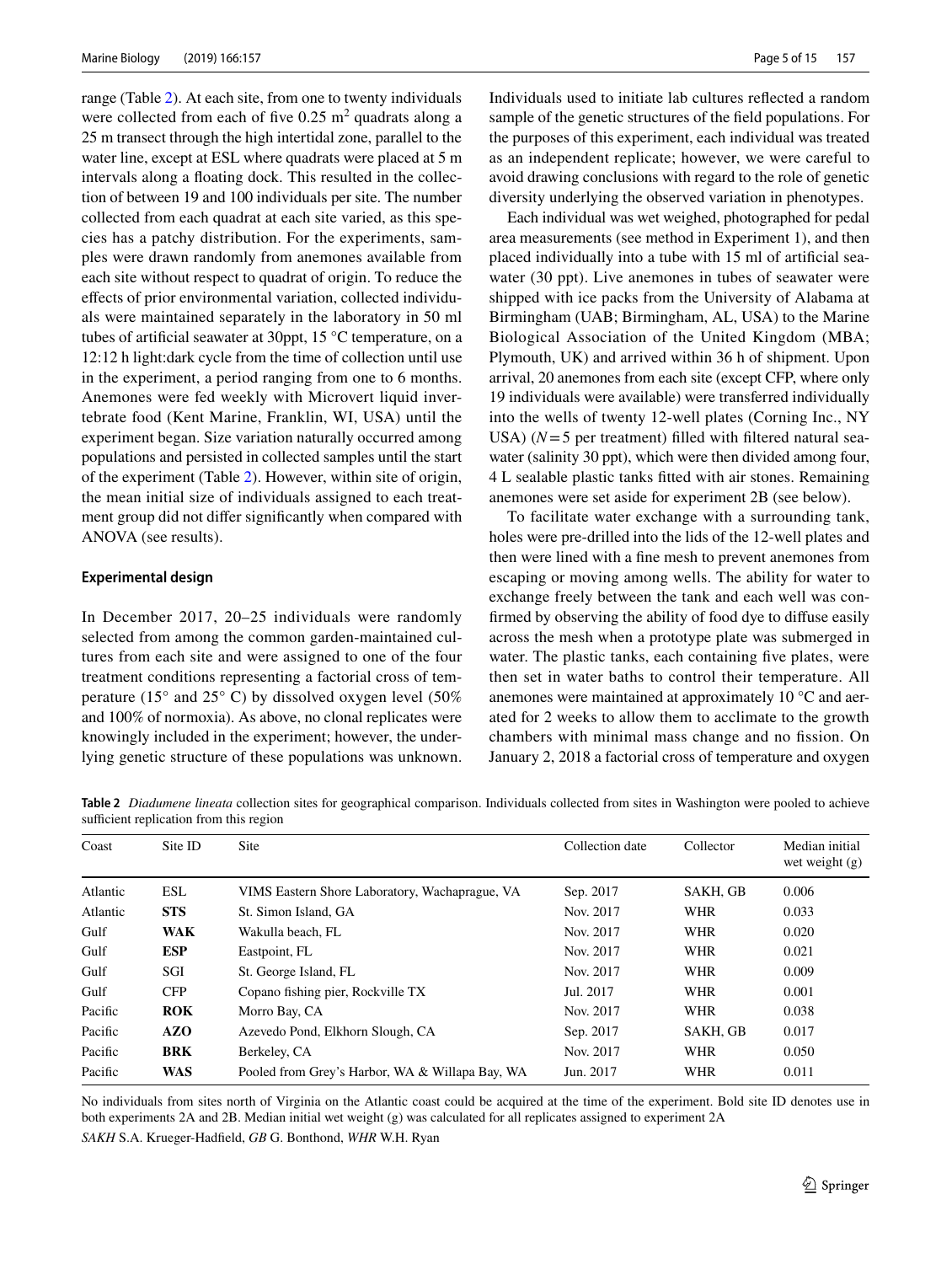Marine Biology (2019) 166:157

level manipulations was initiated. Five individuals from each site, randomly positioned across plates, were subjected to each of the four treatments. The temperature of the room was raised to 15 °C and then submersible aquarium heaters were added to water baths surrounding half of the plates, raising their temperature to 25 °C over the course of two days. Temperature was monitored at 5-min intervals with Hobo loggers (Onset, Bourne, MA, USA) in each plastic tank and by daily checks with an infrared thermometer. To manipulate the availability of dissolved oxygen, half of the tanks were aerated with ambient air fed from outside the building (100% ambient oxygen), the remaining tanks were aerated with a pre-mixed gas of 10.5% oxygen and 89.5% nitrogen (BOC, Plymouth, UK), equivalent to 50% of the ambient oxygen treatments. Because pre-mixed gas was used, oxygen level was not monitored during the experiment. While maintaining an independent environmental manipulation for each replicate plate would have been ideal for statistical independence, it would have required a prohibitively large volume of mixed gas to run the experiment. Thus, each treatment consisted of one treatment tank that housed replicate plates.

Through the duration of the experiment, anemones were fed to repletion on a diet of 2-day-old *Artemia* nauplii (Brine Shrimp Direct, Ogden, UT, USA) every other day. Plates were removed from treatment tanks, the water in wells discarded (with care not to dislodge individuals), and a 3 ml aliquot of a well-stirred culture of nauplii was pipetted into each well. Plates were then returned to treatment tanks. This feeding protocol resulted in an 18% water replacement in treatment tanks per week.

After 4 weeks, anemones were returned to 15 ml tubes of fltered seawater and shipped back to UAB on ice where all anemones were wet weighed, photographed for pedal area, and then dried at 72 °C for 72 h and dry weighed. Fission rate, change in colony mass, change in mass-specifc growth rate, and mean individual mass were calculated for each genet as in Experiment 1.

#### **Analysis**

Variation in initial size among treatments and site of origin was assessed using a two-way ANOVA. Since initial size varied among sites of origin, initial body size was considered in all full models. Initial models also used site as a random variable to account for variation within coastline. However, in no case did including site as a random variable improve the ft, thus it was dropped for all analyses. In all cases, an initial model containing all predictor variables (temperature, oxygen, and coastline of origin) and interactions as well as a polynomial series of the natural log of initial wet weight was constructed using GLMER in the lme4 package (Bates et al. [2015\)](#page-13-37) for R (R Core Team [2014\)](#page-14-11). To determine the shape of the relationship with initial size, the initial model used the highest order polynomial supported by available degrees of freedom (typically 5°) (see supplement 2 for details). Stepwise model selection using AICc was then used to determine the best ft models (Table [3\)](#page-5-0) as described for experiment 1. The probability of genet survival and probability of fssion were modeled with binomial distributions. The mass-specifc change in mass, calculated as the natural log of the fnal wet weight minus the natural log of initial wet weight, was normally distributed. The total change in colony mass, calculated as the fnal wet weight minus the initial wet weight, was also modeled to provide a visualization of biomass change patterns. But, given the highly leptokurtic distribution of this metric, statistical inferences are best drawn from mass-specifc analyses above. The fnal body size of individual anemones (grams wet weight) was modeled with

| dures. The predictor initial weight is the natural log transformed wet weight (g) or murvidual anemolies at the start of the experiment |                                          |                                                                                                                            |                    |               |  |  |  |
|-----------------------------------------------------------------------------------------------------------------------------------------|------------------------------------------|----------------------------------------------------------------------------------------------------------------------------|--------------------|---------------|--|--|--|
| Exp                                                                                                                                     | Response variable                        | Model structure <sup>a</sup>                                                                                               | Error distribution | Link function |  |  |  |
| 1                                                                                                                                       | Genet survival                           | $\sim 1 + (1$  genetID)                                                                                                    | Binomial           | logit         |  |  |  |
|                                                                                                                                         | Number of clonal descendants             | $\sim$ temp + (1 genetID)                                                                                                  | Negative binomial  | log           |  |  |  |
|                                                                                                                                         | $\Delta$ colony dry mass                 | $\sim$ temp + temp <sup>2</sup> + temp <sup>3</sup> + (1 genetID)                                                          | Gaussian           | log           |  |  |  |
|                                                                                                                                         | Ramet dry weight                         | $\sim$ temp + temp <sup>2</sup> + temp <sup>3</sup> + (1 genetID/rep)                                                      | Gaussian           | log           |  |  |  |
|                                                                                                                                         | Tissue density                           | $\sim$ temp + (1 genetID/rep)                                                                                              | Gaussian           | log           |  |  |  |
| 2A                                                                                                                                      | Genet survival                           | $\sim$ oxygen                                                                                                              | <b>Binomial</b>    | logit         |  |  |  |
|                                                                                                                                         | Occurrence of fission                    | $\sim$ initial weight * (coast + oxygen) + temp                                                                            | Binomial           | logit         |  |  |  |
|                                                                                                                                         | Mass-specific $\Delta$ colony wet weight | $\sim$ initial weight * (temp + oxygen)                                                                                    | Gaussian           | Identity      |  |  |  |
|                                                                                                                                         | $\Delta$ colony wet weight               | $\sim$ temp $*$ initial weight + initial weight <sup>2</sup> + initial<br>weight <sup>3</sup> +initial weight <sup>4</sup> | Gaussian           | Identity      |  |  |  |
|                                                                                                                                         | Individual wet weight                    | $\sim$ initial weight + temperature + (1 genetID)                                                                          | Gaussian           | log           |  |  |  |
| 2B                                                                                                                                      | $\Delta$ wet weight                      | $\sim$ initial weight + coast                                                                                              | Gaussian           | log           |  |  |  |

<span id="page-5-0"></span>**Table 3** Overview of experiments and related analyses performed. Model structure refects best-ft model resulting from model selection procedures. The predictor initial weight is the natural log transformed wet weight (g) of individual anemones at the start of the experiment

<sup>a</sup>Model structures are displayed following the syntax of the R package lme4 (Bates et al. [2015\)](#page-13-37)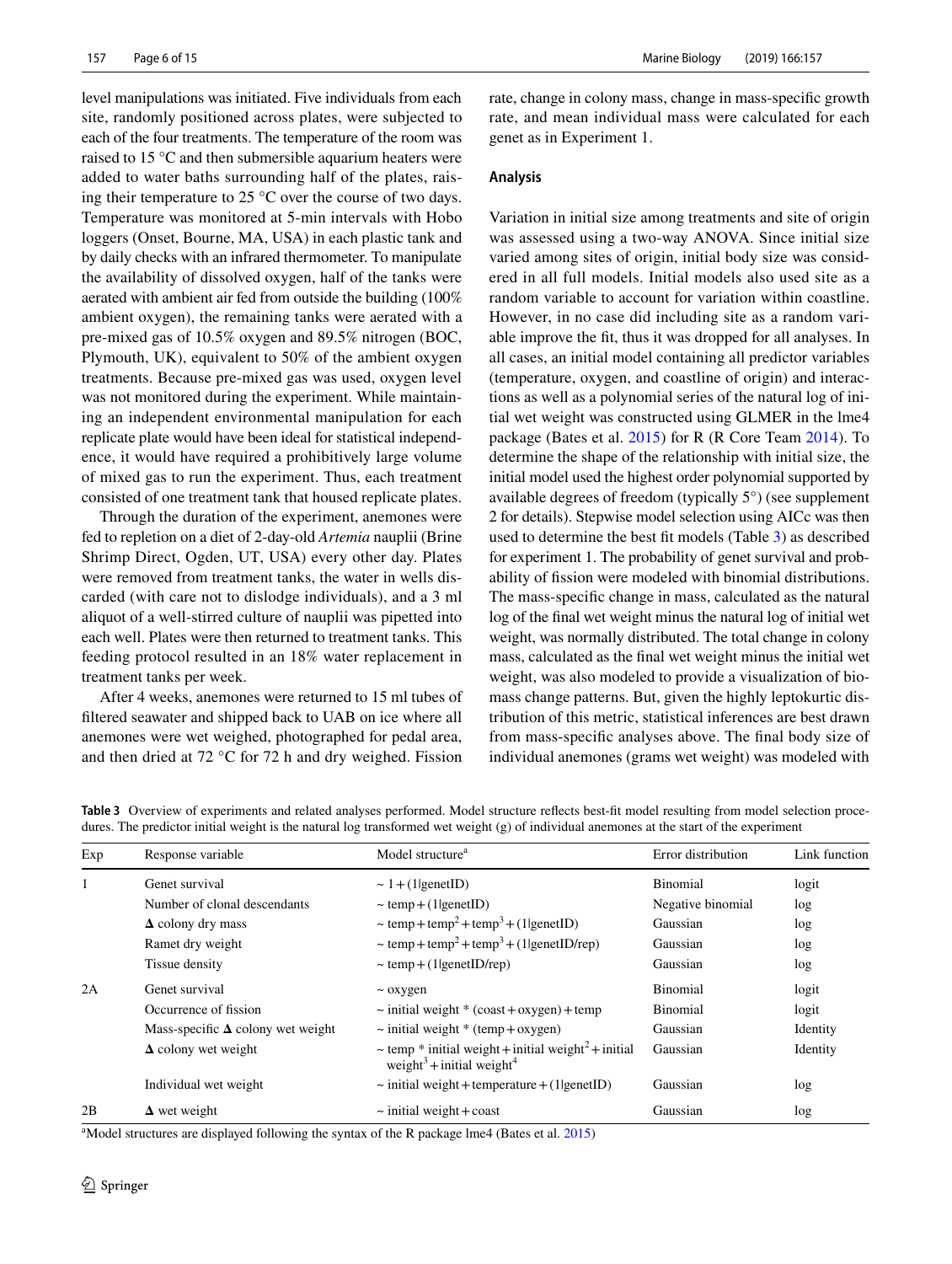a log-linked gaussian distribution. Genet ID was included as a random factor to account for the non-independence of ramets produced by each genet. Analysis of variance tables was constructed for each model to aid in interpreting the contribution of each predictor. Goodness of ft values for all models were calculated with the r.squaredGLMM function in the R package MuMIn or rsquared function in the R package piecewiseSEM (Lefcheck [2018](#page-13-38)) for GLM(M)s.

# **Experiment 2B: estimating relative diferences in basal metabolic rate through starvation**

## **Experimental design**

Thirty-three individuals representing seven sites of origin on three coastlines [Pacific: 4 sites  $(n=5)$ , Gulf: 2 sites  $(n=4)$ , Atlantic: 1 site  $(n=5)$ ; Table [1\]](#page-2-0) were used to measure loss of body mass through starvation. Once at the MBA, these individuals were kept sequestered at 15 °C in individual tubes with 14 mL of artifcial seawater, leaving a small headspace of air in each tube. This temperature was chosen to minimize the likelihood of fssion which would complicate the interpretation of the results. Approximately, once per week, tubes were agitated gently, but no food was provided. After 4 weeks, anemones were returned to UAB on ice and were weighed and measured as in Experiment 2A.

#### **Analysis**

Weight loss through starvation was calculated as the fnal wet weight (g) minus initial wet weight. To test whether the rate of biomass catabolism depended on initial body size, weight loss was regressed on the natural log of initial wet mass with log-linked gaussian linear regression (GLM) (Table [3](#page-5-0)). Coastline of origin was treated as a fxed factor to evaluate diferences in starvation-induced shrinkage as a proxy for basal metabolic rate (Sebens [1981](#page-14-12)).

# <span id="page-6-0"></span>**Results**

## **Experiment 1: characterizing reaction norms across fve levels of temperature**

Of the 125 individuals originally included in the experiment, 23 died soon after being moved into the experiment. This transplant mortality was heavily concentrated among two genets, which were both removed from all subsequent analyses (see Table S1). Among the remaining ten genets (FL:5, GA:3, MA: 3), mortality was low during the experiment; the average probability of replicate survival was 0.93. Genet identity was the major factor contributing to variance in survival (conditional  $r^2$  = 0.23). Temperature was not retained as a signifcant predictor of mortality in the best-ft binomial GLMM (Fig. [1](#page-7-0)a, see analysis details in S1). For two genets, all replicates in 29 °C died, precluding the construction of growth and fssion reaction norms. Thus, only the eight genets with complete data (FL: 5, GA: 2, MA: 2) were used in subsequent analyses.

The number of clonal descendants produced ranged from one (no fission) to 13 ramets and showed a significant, monotonic increase with temperature (GLMM,  $\chi^2$ )  $(1,73) = 67.75$  $(1,73) = 67.75$  $(1,73) = 67.75$ ,  $p < 0.001$ ; Fig. 1b). All surviving colonies accumulated biomass over the 12-week experiment. Change in colony dry weight (mass accumulation) across temperature was best described by a third order polynomial (GLMM,  $\chi^2$  (3,71) = 66934, *p* < 0.001; Fig. [1c](#page-7-0)). Mass accumulation was lowest at low temperatures and highest at intermediate temperatures, peaking in the 14 °C treatment. Mass accumulation remained intermediate to high across the warmer temperatures despite a rapid increase in fission; though, many genets showed a dip in mass accumulation at 21.5 °C relative to 14 and 29 °C. At the end of the experiment, individual ramet dry mass also difered signifcantly across temperatures, which was best described by a thirdorder polynomial (GLMM,  $\chi^2$  (3,168) = 51.89, *p* < 0.001; Fig. [1d](#page-7-0)). Ramet body size was unimodal, peaking at 14 °C. Individuals in the coldest treatment grew, but stayed small without dividing, whereas individuals in warmer treatments  $(\geq 21.5 \text{ °C})$  accumulated colony mass through the production of daughter clones which were smaller bodied than the founding individual. Tissue density showed a signifcant, monotonic decline with increasing temperature (GLMM,  $\chi^2$ )  $(1,169) = 17.11, p < 0.001$ ; Figure S1). See Supplement 1 for model selection details and parameter estimates for all analyses above.

# **Experiment 2A: characterizing growth and fssion variation among genotypes collected from the Pacifc, Gulf, and Atlantic coasts of the United States**

Of the 199 individuals included in the initial experiment, data from 5 individuals were excluded from analysis. Two individuals from CFP were too small for initial wet weights to be measured confidently  $(< 0.0001$  g). Two individuals from WAS were an order of magnitude smaller any others from the site  $(>1.9$  standard deviation units below the mean). One individual from WAS was an order of magnitude larger than any others from the site  $(>2.5$  standard deviation units above the mean). These replicates were removed to prevent statistical estimations from being extrapolated over a size range for which not all treatment levels were represented. Statistical inferences were not altered by the inclusion or exclusion of these data.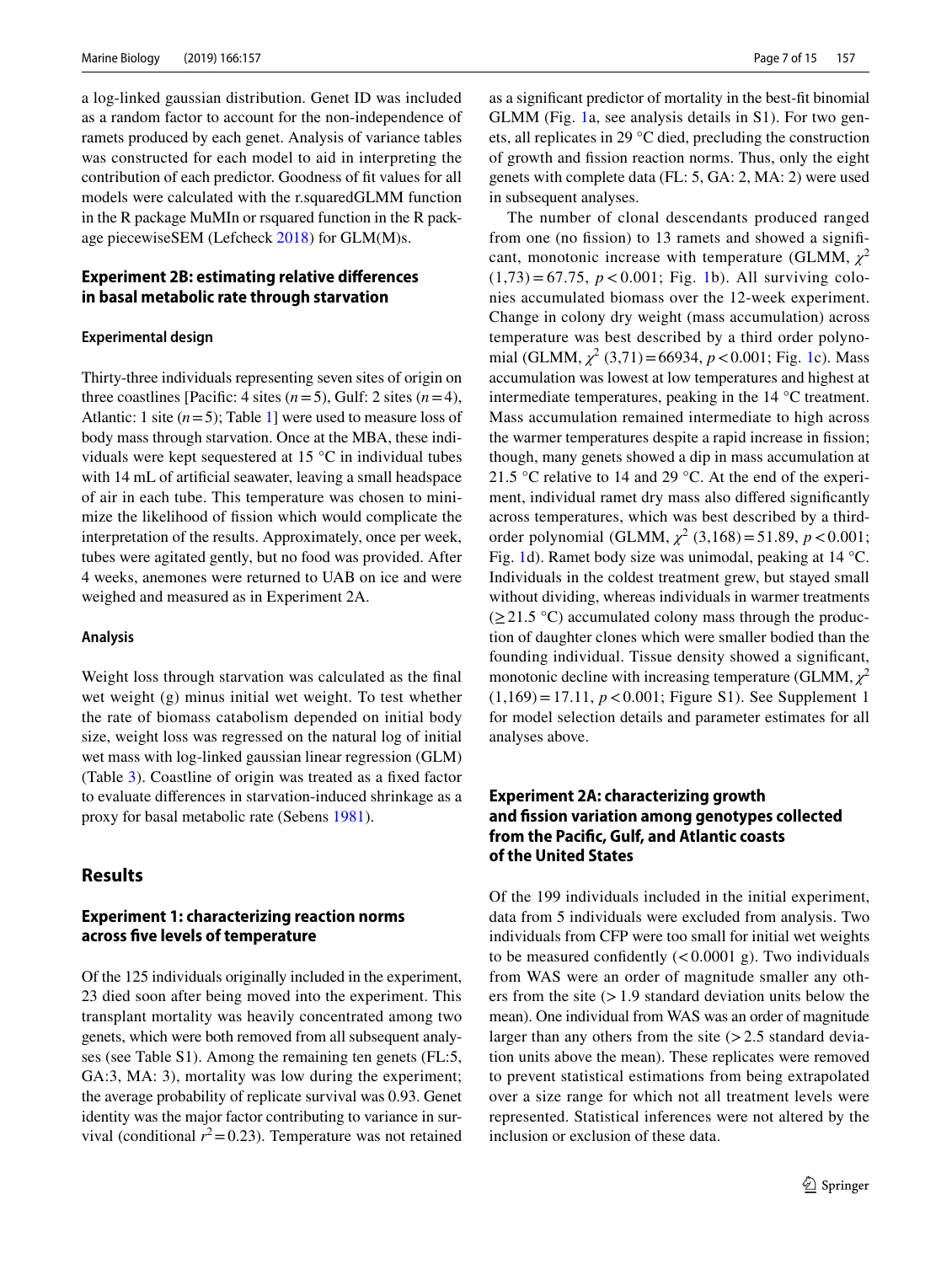

<span id="page-7-0"></span>**Fig. 1** Experiment 1: reaction norms for four variables across fve levels of temperature for 10 genotypes of *Diadumene lineata* grown for 12 weeks in common garden conditions (experiment 1), including **a** probability of genet survival, **b** the number of clonal descendants produced, **c** the natural log of the change in estimated colony dry mass, and **d** ramet body size [ln dry mass (µg)]. Colored lines show average pattern for each genet, black lines indicate the best-ft linear

regression model. Points show either genet replicate-level (**a**–**c**) or ramet-level (**d**) values. Diferent point shapes of the same color designate independent replicates of a genet within temperature level. Genets 7 and 10 were excluded from statistical analysis as all replicates raised at 29 °C died. Points horizontally jittered to reduce overplotting

There was variation in initial body size (the natural log of wet weight) among sites of origin (two-way ANOVA,  $F(9,154) = 29.79$ ,  $p < 0.001$ ), but no systematic variation among assigned treatment levels (Two-way ANOVA,  $F(3,154) = 0.862$ ,  $p = 0.46$ ). There was also no significant diference in initial size between treatment by site of origin (Two-way ANOVA, *F*(27, 154)=0.52, *p*=0.52). The median initial wet weight was highest for Pacifc coast individuals, followed by Atlantic and Gulf Coast individuals (0.020, 0.018, 0.012 g, respectively) See Table [2](#page-4-0) for the median initial wet weights by site for individuals used in experiments 2A.

Over 4 weeks, survival was high (94%) among the 194 individuals included in the experimental analysis. Exposure to low oxygen conditions signifcantly reduced individual survival to 90% compared to 98% of individuals in high oxygen conditions (GLM,  $r^2 = 0.18$ ,  $\chi^2 (1,193) = 6.00$ ,  $p = 0.014$ ; Table S2). The lowest genet survival rate (83%) occurred for anemones of Pacifc origin experiencing both high temperature and low oxygen conditions, though neither temperature nor coastline of origin was retained as signifcant predictors in the best-ft GLM model. Likewise, initial body size was not retained in the fnal model. Site of origin as a random factor was removed through model selection.

Among the individuals that survived, the probability of undergoing fssion was infuenced by initial body size, coastline of origin, temperature, and oxygen treatments (GLM,  $r^2$  $r^2$  = 0.49, Fig. 2). As expected, high temperature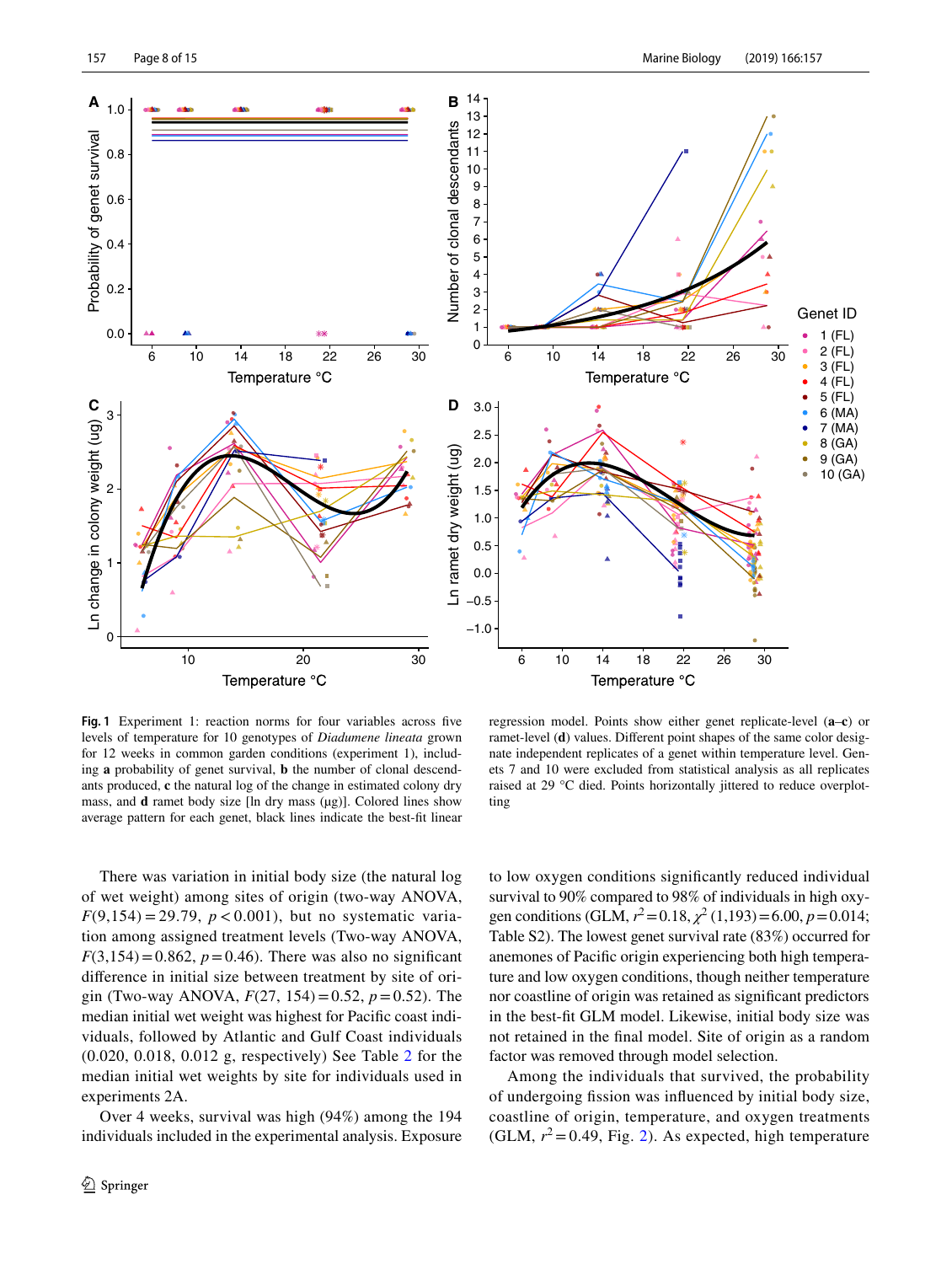significantly increased the probability of fission (GLM, *χ*2 (1, 173)=47.77, *p*<0.001). Coastline of origin had a significant effect (GLM,  $\chi^2$  (2, 173) = 17.95,  $p < 0.001$ ); Gulf Coast individuals had the highest probability of dividing across all treatments, followed by the Atlantic, then Pacifc individuals. The same order was refected in the mean number of clonal descendants produced across treatments (Gulf:  $1.40 \pm 0.08$  se, Atlantic:  $1.32 \pm 0.10$  se, Pacific:  $1.08 \pm 0.03$  se). The influence of initial body size differed among coastline (GLM, initial size  $\times$  coastline  $\chi^2$  (2, 173) = 6.74, *p* = 0.034). The probability of fission declined with initial body size for Pacific genets and increased with body size for Gulf genets. Initial body size showed no average efect for Atlantic genets, partly due to the signifcant interactive efect between oxygen and initial size. In all cases, exposure to low oxygen increased the probability of fssion at large initial body sizes relative to the high oxygen treatment (GLM, initial size  $\times$ oxygen  $\chi^2$  (1, 173) = 4.89,  $p = 0.027$ ) (see analysis details Supplement 2).

Mass-specifc weight change, or the growth rate per unit initial biomass, shows a clear monotonic decline with initial body size (GLM  $r^2$  = 0.60, F(1, 176) = 258.46,  $p$  < 0.001; Fig. [3a](#page-9-0)). High temperature reduced average growth (GLM, *F*(1, 176) = 6.58,  $p = 0.011$ ) and caused a marginally signifcantly steeper slope in the decline of growth with body size (GLM, initial size  $\times$  temperature  $F(1, 176) = 3.78$ ,  $p=0.053$ ). Oxygen level did not change the average massspecific weight change (GLM,  $F(1,176) = 0.115$ ,  $p = 0.115$ ), but did have a signifcant interaction with initial body size (GLM, initial size  $\times$  oxygen  $F(1, 176) = 5.06$ ,  $p = 0.026$ ). Individuals exposed to low oxygen showed a trend of dampened growth among small individuals where growth rates were highest, but did not alter the threshold size above which anemones lost mass. Coastline of origin was not retained in the best-ft model suggesting that all regions of origin

showed similar treatment responses (see analysis details in Supplement 2).

When the raw change in colony wet weight was plotted against initial wet weight (Fig. [3b](#page-9-0)), both the energetic beneft of optimal size and the high cost of being too large are evident. The best-ft model describing the change in colony wet weight is a forth degree polynomial (GLM,  $r^2 = 0.67$ ), which demonstrates the peak in growth at an intermediate initial size, and precipitous loss of mass for larger individuals (Model details are provided in supplement 2; however, the infuence of temperature and oxygen is best understood from the patterns of mass-specifc growth described above).

The fnal individual wet weight (ramet size) was infuenced by initial size and temperature (GLM,  $r^2 = 0.56$ , Fig. [3c](#page-9-0)), and varied among genets within coastline (variance  $= 0.18$ , sd  $= 0.43$ ). Final size was significantly, positively correlated with initial wet weight (GLM,  $\chi^2$  (1,  $223$ )=59.49,  $p < 0.001$ ); though, the slope of the relationship was consistently less than one suggesting a tendency for body size to converge on a similar size within treatment over time regardless of initial size. High temperature led to significantly smaller body sizes on average (GLM,  $\chi^2$ )  $(1, 223) = 14.49, p < 0.001$ ) (median wet weight: 0.010 vs. 0.022 g in low temperature treatment). The rank order in body size among coastlines persisted (median wet weight: 0.021, 0.015, 0.009 g for Pacifc, Atlantic, Gulf individuals, respectively), but coastline of origin was not retained as an explanatory variable in the best-ft model (see supplement 2). Likewise, there was little efect of oxygen treatment and this factor was not retained in the fnal model. Interestingly, ramets from Gulf Coast genets tended to become smaller through fssion, whereas Pacifc Coast ramets tended to shrink through catabolism without undergoing fission (Fig. [4\)](#page-10-0). Atlantic Coast genets showed a mix of individual shrinkage and fission to reduce body size. In most cases, fission produced two similarly sized daughter clones (i.e.,



Temperature • Low  $*$  High Oxygen • Low + High

<span id="page-8-0"></span>**Fig. 2** Experiment 2A: the probability that *Diadumene lineata* individuals engaged in fssion over 4 weeks in treatment conditions (experiment 2A) depending on initial body size and coastline of origin (panels). Lines refect the best-ft linear model for individuals

exposed to a temperature of either 15 °C (solid line, dots) or 25 °C (dashed line, stars), and an oxygen level of either 50% (gray) or 100% (black) of normal. Points are vertically jittered to reduce overplotting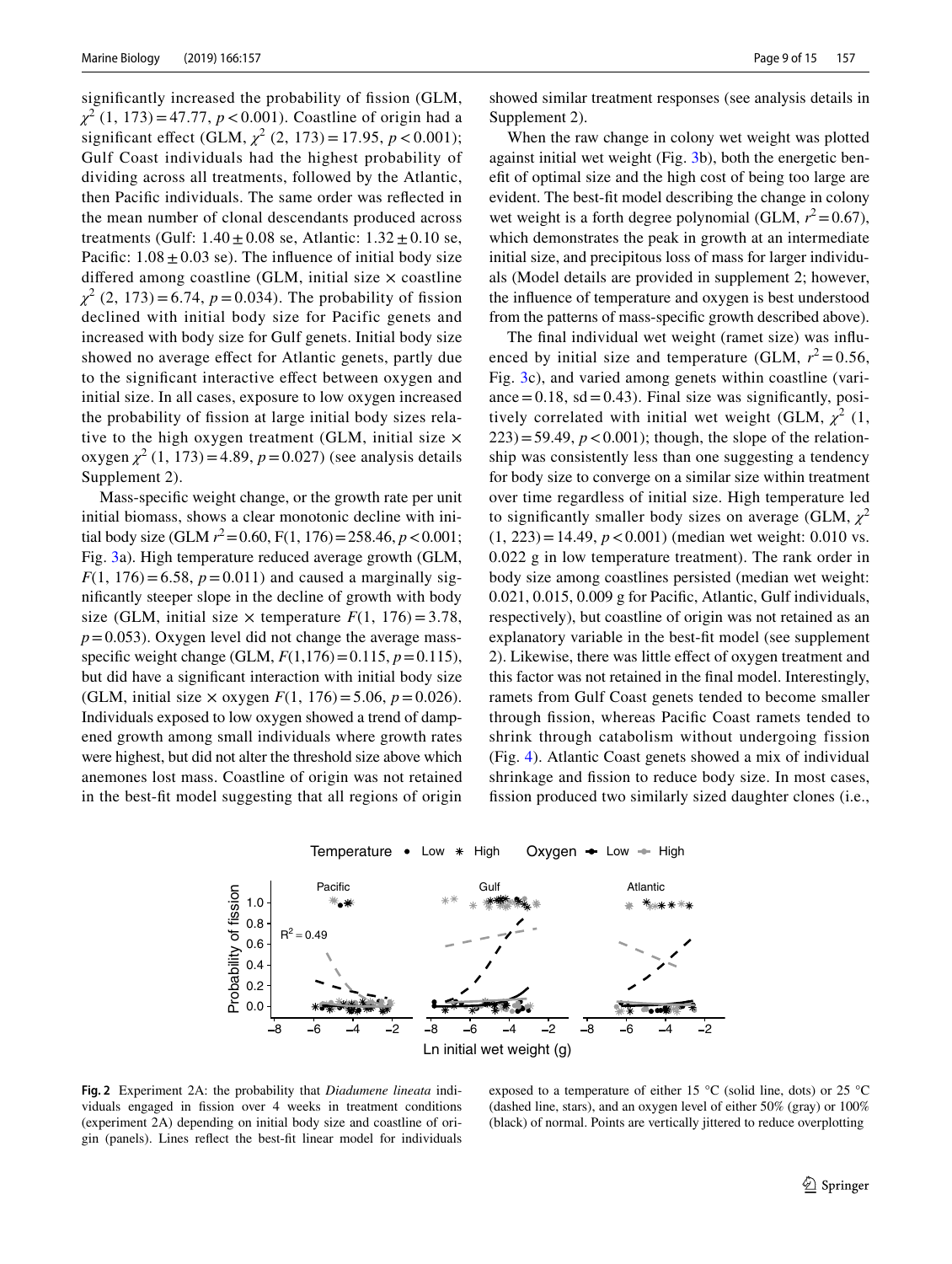

<span id="page-9-0"></span>**Fig. 3** Experiment 2A: the mass-specifc change in wet weight (**a**), change in total colony wet weight (g) (**b**), and ramet body size [ln wet weight (g)], **c** as a function of initial body size (ln wet weight (g) of *Diadumene lineata* individuals after 4 weeks in treatment conditions (experiment 2A). Lines refect the best-ft linear model for individuals

exposed to a temperature of either 15 °C (solid line, dots) or 25 °C (dashed line, stars), and an oxygen level of either 50% (gray) or 100% (black) of normal. Model ft does not difer statistically between oxygen levels for (**b**, **c**). **c** Coastline of origin. The light gray line in each panel denotes a zero-change isocline

binary fission), though pronounced asymmetry in final ramet size was observed particularly among Gulf individuals with large initial sizes (Fig. [4\)](#page-10-0). In one case, a Pacifc Coast individual produced a pedal lacerate.

# **Experiment 2B: estimating relative diferences in basal metabolic rate among coastlines of origin through starvation**

All individuals survived the duration of the experiment and none underwent fssion. All individuals lost weight over 4 weeks, but the rate of weight loss, which is inversely

proportional to resting metabolic rate, was signifcantly infuenced by both initial body size and coastline of origin (GLM,  $r^2$  = 0.93, Fig. [5\)](#page-10-1). The natural log of mass loss increased signifcantly with the natural log of initial body size (GLM,  $F(1, 22) = 288.29$ ,  $p < 0.001$ ). Individuals from the Gulf and Atlantic coasts lost signifcantly more mass than those from the Pacific coast (GLM,  $F(2, 22) = 5.99$ ,  $p = 0.008$ ), but showed a similar slope (see Supplement 3 for statistical details). Because there was no complete overlap in initial body size distribution available from the coasts, inferences about the performance of very large or very small individuals are limited in this data set.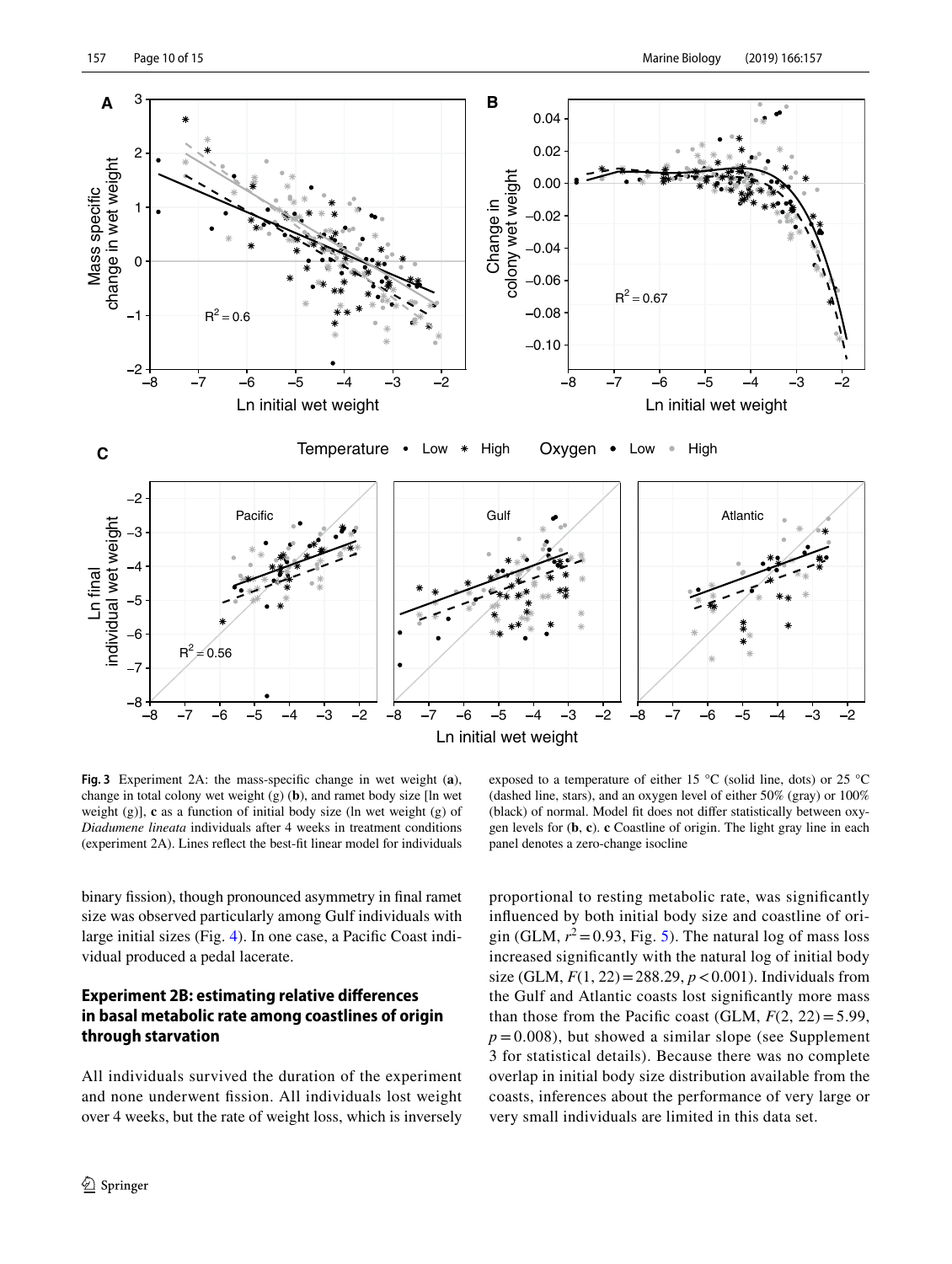

Number of daughter clones  $+1$  + 2 + 3 + 4

<span id="page-10-0"></span>**Fig. 4** Experiment 2A: fnal versus initial size [ln wet weight (g)] of *Diadumene lineata* ramets after 4 weeks depending on fission activity (colors), treatment temperature (15 vs  $25^{\circ}$ C shown by dots vs. stars), and coastline of origin (panels). Lines connect ramets produced by

#### the same genet. Points below the zero-change isocline (gray line) show ramets that are smaller than the initial individual, either due to fssion or shrinkage. One case of pedal laceration was observed (pl)

# **Discussion**

Thermal growth curves for most ectothermic animals take the shape of a left skewed distribution, with a gradual increase to a peak followed by a rapid decline in performance (Schulte et al. [2011](#page-14-13)). The frst experiment shows that the thermal reaction norms constructed for *Diadumene lineata* over 12 weeks were diferent. They revealed the capacity of a clonal animal to maintain high biomass accumulation rates across a wide range of temperatures while modulating the size of ramets through changes in fission and growth. The second set of experiments showed that individual body size is regulated by the abiotic environment via changes in the slope of size-dependent growth curves. Over 4 weeks, individual growth, catabolism, and fssion all contributed to the pattern of individuals converging toward environment-specifc body sizes. Together these results support the hypothesis that life cycle plasticity in clonal animals can stabilize growth across variable environments and encourages more exploration into how reaction norms for clonal behavior are shaped by local environmental patterns.

The interaction of temperature and dissolved oxygen with metabolic rate is complex. As temperature increases, metabolic rate increases, which increases the demand for oxygen. At the same time, higher temperatures reduce the capacity for water to hold dissolved oxygen. Thus, both a direct reduction in oxygen input and temperature increase can increase the risk of oxygen limitation. Metabolic demand for oxygen also increases with body size. Thus, the optimal body size for avoiding oxygen limitation depends on both water temperature and rate that oxygen fows into the environment.

In the longer term experiment, fssion rate increased linearly while individual ramet size was unimodal over a broad range of temperatures. There was a transition from large and



<span id="page-10-1"></span>**Fig. 5** Experiment 2B: the relationship between initial mass and mass lost [ln wet weight (g)] through starvation over 4 weeks at 15 °C (experiment 2B). Weight loss through starvation is inversely proportional to resting metabolic rate. Lines refect best ft linear model. Point shade and shape refect coastline of origin. Regions of the initial size spectrum that did not have representatives from all three coasts available (i.e., regions beyond the best ft lines) were excluded from statistical analysis

unitary to small-bodied and clonal as temperature increased, though the exact slopes and infection points appeared to vary among genets. Notably, the rate of total colony mass accumulation was similar for many genets between 14° and 29 °C despite the major transition in growth pattern. Over the 12 weeks of the experiment, fssion served to stabilize tissue growth rates across a span of temperatures over which oxygen consumption could reasonably be expected to triple  $(Q_{10} \sim 2$ ; Sassaman and Mangum [1970](#page-14-14)). The reduction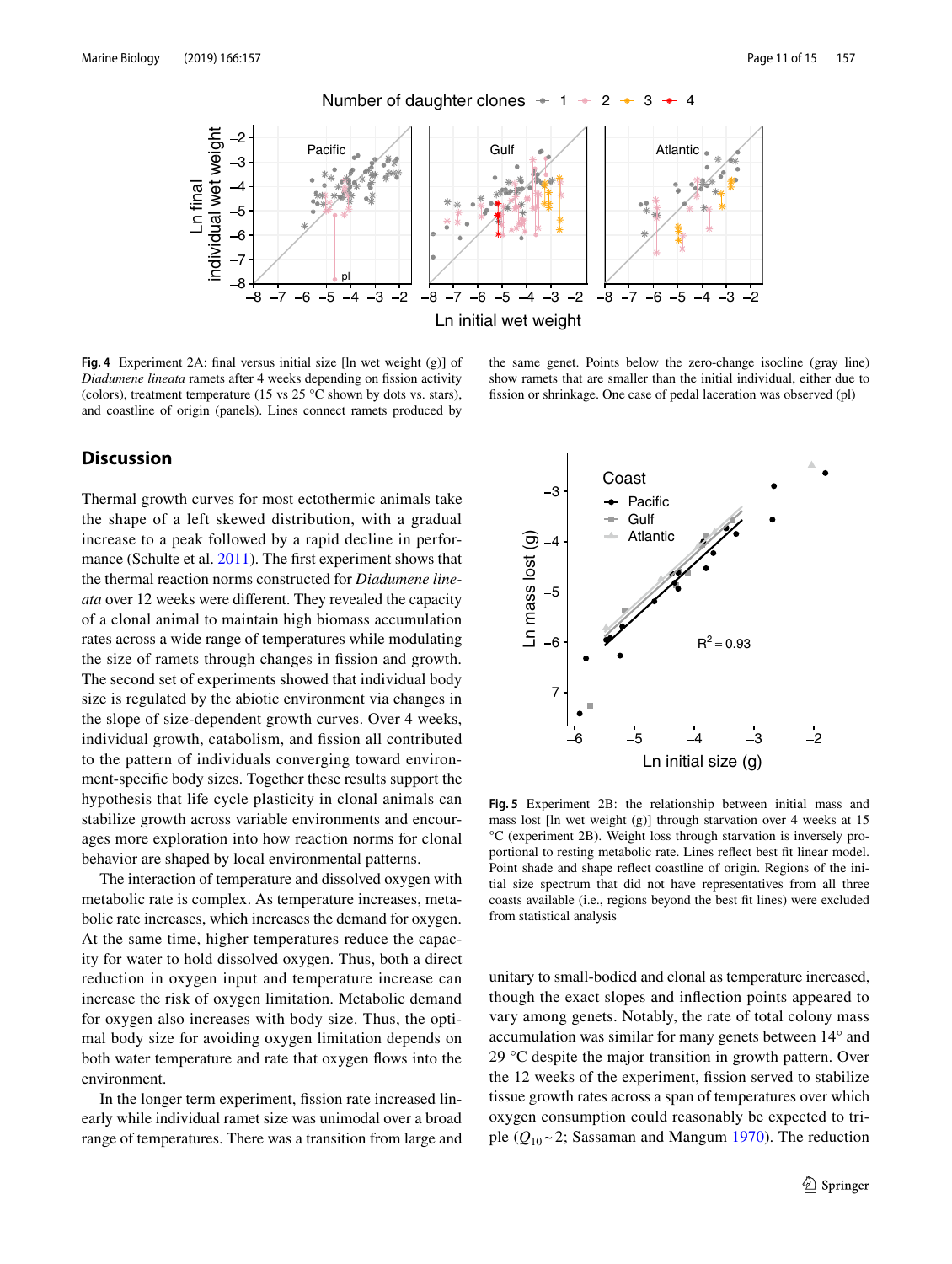observed for many genets in biomass accumulation at 21.5 °C may suggest that asymmetry in the energetic costs and benefts of fssion may lead to uneven growth across temperatures.

In the four-week experiment  $(2A)$ , fission increased with temperature but showed a complicated relationship with body size, oxygen level and coastline of origin. Fission appeared to be stimulated when anemones were too large for the abiotic conditions, resulting in lost mass. However, fission also occured when anemones were growing rapidly, so were presumably well suited to the environment. Both patterns are consistent with oxygen limitation acting as a cue for fssion. These alternate roles for fssion behavior may help account for the observed interaction between oxygen treatment and body size in predicting the likelihood of fssion in high temperature conditions.

Overall, Gulf Coast anemones showed the highest propensity toward fssion, consistent with previous observations of high fssion rates and small body sizes for Gulf versus Atlantic genets of the species under a seasonal temperature cycle (Ryan [2018](#page-14-6)). The role of fssion in growth also varied among coastlines. For Gulf Coast genets, fssion occurred most frequently where individuals were initially large bodied and played a role in reducing ramet size. Despite being initially larger bodied on average, Pacifc Coast genets rarely engaged in fssion during the 4 week experiment. Pacifc ramets that ended up smaller than the initial size mostly did so through catabolism rather than fission, similarly to how unitary anemones perform under high temperatures (Chomsky et al. [2004\)](#page-13-30). Along with evidence of lower basal metabolic rates in Pacifc genets, these results are consistent with patterns of reduced temperature sensitivity found for other organisms evolving under weak versus strong seasonal temperature fuctuation (Baumann and Conover [2011\)](#page-13-39).

Recent theory suggests that non-fuctuating environments favor thermal performance curves that match optima based on mean temperature, whereas strongly seasonal environments tend to favor higher resting metabolic rates and strategies that minimize the risk of stress during summer high temperatures due to asymmetry in the energetic cost of being warmer rather than cooler than optimal (Amarasekare and Johnson [2017\)](#page-13-40). Because body size infuences metabolic rate, traits that modulate body size (such as growth and fssion) are expected to be more responsive to temperature in seasonal environments, where the energetic cost of environmental mismatch is likely much higher (Scranton and Amarasekare [2017\)](#page-14-15).

In anemones, an increased risk of exposure to heat-related hypoxia in predictably varying environments may drive the evolution of fssion rates that are more responsive to temperature. Gulf anemones are at the highest risk of predictable periods of persistent hypoxia due to high mean water temperatures coupled with strong seasonal fuctuations. In contrast, Pacifc anemones, which may encounter bouts of high temperature and hypoxia during low tide (Helmuth et al. [2002\)](#page-13-41), do not experience sustained and predictable exposure to warm, hypoxic water to the same degree. As a consequence, Pacifc anemones may use fssion primarily to maintain colony growth through the production of uniformly sized ramet whereas Gulf and Atlantic populations use fission for both growth and as a means to rapidly modulate body size to avoid hypoxic stress during seasonal fux. As a point of comparison, the larger-bodied clonal species, *Anthopleura elegantissima*, occur across a similar latitudinal distribution on the Pacifc coast of the US. Fission in this species has been described primarily as a mechanism of asexual growth driven by food availability, rather than as a mechanism for modulating body size through temperature cycles (Sebens [1980](#page-14-4), [1982\)](#page-14-16). However, we currently lack both the local-scale temperature data and depth of sampling for *D. lineata* to evaluate the merits of this explanation.

Genets from all three coastlines showed size-dependent growth, where mass-specifc growth rate declined steeply with increased body size resulting in a unimodal pattern of total colony mass change. As predicted, the energetic cost of being smaller than optimal (reduced growth rate) is much lower than the cost of being too large (mass loss), perhaps favoring fission behavior when the risk of hypoxia is high. Optimal size theory extends the predictions of metabolic scaling theory to suggest that the body size that maximizes energetic efficiency decreases monotonically from cold to warm conditions (Sebens [2002,](#page-14-17) Kingsolver and Huey [2008](#page-13-19) Forster et al. [2011;](#page-13-42) Sheridan and Bickford [2011\)](#page-14-18). Consistent with these predictions, a combination of fission, growth, and shrinkage behavior led ramets to converge toward an environment-specifc body size. The size onto which ramets converged difered between temperature treatments and mirrored the body size that led to the highest colony biomass accumulation, consistent with regulation of growth and body size via allometric metabolic scaling (reviewed by Glazier [2014\)](#page-13-18). These results all support the existence of energetic advantage for genets that can modulate the size of ramets produced in variable environments. Thus, the patterns we observed suggest a degree of adaptation in the shape of the underlying reaction norms that govern fssion and growth behavior in *D. lineata*. However, there is little known about how such plasticity is expressed under feld conditions in spatially or temporally heterogenous environments. Here, we have interpreted patterns through the lens of oxygen limitation, but there are likely many additional efects of temperature (e.g., changes in gene expression, tissue damage, etc.) infuencing growth and fssion in ways that we have not yet investigated. Likewise, there is much to explore about the role of invasion dynamics and habitat fltering in the geographic patterns observed for this species, whose range has been expanded through human activity to encompass three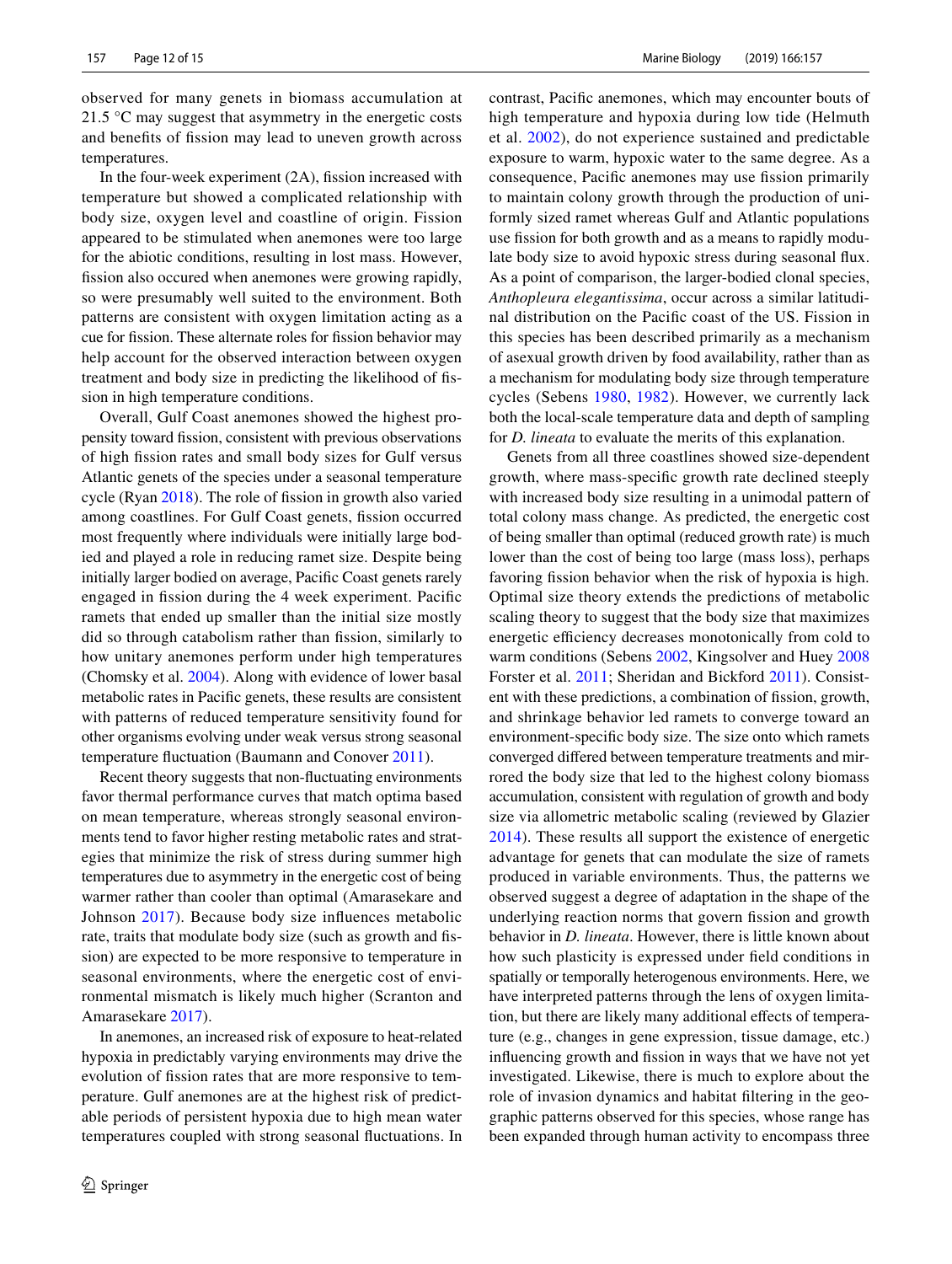coastlines with very diferent climatic patterns. Diferences in the invasion history of non-native populations across the US could provide an alternate explanation for the observed variation among coastlines. Future work elucidating patterns of genetic diversity and connectivity within and among sites will likely provide critically needed context for interpreting the eco-evolutionary signifcance of such variation.

These fndings also contribute to a growing pool of observations in need of synthesis on how environmental parameters infuence asexual reproduction in sea anemones. For example, several authors have concluded that asexual reproduction is a hallmark of growth in favorable conditions, such as reporting increases in asexual behavior with increased food consumption (*Diadumene lineata*: Minasian [1979;](#page-13-34) *Nematostella vectensis*: Reitzel et al. [2007](#page-14-19)), or in temperatures associated with high survival and growth rates (*Metridium senile (L.)*: Glon et al. [2019](#page-13-43)). While others have suggested fission to be a stress response, for example during starvation (*Anthopleura elegantissima*: Sebens [1980](#page-14-4),[1982](#page-14-16); *Exaptasia diaphana*: Bedgood et al. in revision). There are a number of complications preventing a general explanation for asexual reproduction in anemones, chief among them being the diversity of processes included in that description, including binary fs-sion, transverse fission, and pedal laceration (Fautin [2002](#page-13-0)). There is intriguing variation even within *D. lineata*, where some populations in the native range are known to asexually reproduce by pedal laceration rather than binary fssion (Atoda [1973\)](#page-13-44). In our experiment, only one out of 194 individuals considered from across the US invaded range displayed pedal laceration. The factors favoring this alternate asexual mode are unknown, and its apparent rarity in invasive populations (it is previously undocumented outside of the native range) remains unexplained. There is also some evidence that species difer in their capacity for physiological acclimation (Zamer and Mangum [1979\)](#page-14-20), though this has not been explored widely. Another factor limiting a unifed understanding is the tendency to measure environmental performance across a subset of conditions (e.g., two temperature treatments), using a narrow range of potential body sizes. As is well appreciated in the plasticity literature, describing the trend of a non-linear process depends heavily on which treatment levels are included (Murren et al. [2014\)](#page-13-45). The results of our study emphasize the complexity of the relationship between growth and the abiotic environment, particularly for clonal organisms. It appears that fission can increase in both favorable *and* stressful conditions. Reaction norm experiments are logistically challenging, but necessary for understanding the true shape of environmental performance curves. Likewise, concepts of metabolic scaling provide a strong framework for integrating information about food and oxygen availability, temperature, body size, and shape, but require a lot of data. Moreover, to understand the evolutionary basis of clonal life cycles, such physiological knowledge needs to be combined with ecological and demographic data to capture the multifaceted ftness efects of life cycle variation. Studies such as this one, however, suggest that there are strong unifying mechanisms waiting to be characterized underneath the overwhelming reproductive diversity in anemones.

In summary, the adaptive value of clonality depends on the degree to which the lifetime ftness of a genet is increased by dividing its mass into multiple units as opposed to retaining all biomass in a unitary body. For long-lived organisms in fuctuating environments, such as *D. lineata*, the ability to manipulate body size through fission seems to offer an obvious advantage. The fitness value of fission behavior must, however, be integrated across the environments a genet experiences, which may be linked in diferent sequences, or on diferent time scales, all of which infuence the energetic costs and benefts of a given body size. Other size-dependent phenomena are combined with metabolic scaling dynamics to shape the adaptive landscape on which organisms must "decide" if and when they should divide. Because sexual maturity and gamete production depend on body size (Ryan and Miller [2019\)](#page-14-8), ftness defned as the production of sexual offspring might be very different between a single large or many small anemones. We currently lack data to compare genet-level gamete or offspring production of replicates raised in diferent temperature conditions, though this comparison is necessary to fully appreciate the efects of temperature-dependent fssion behavior on sexual ftness. Much future work is needed to fully understand how and why species maintain clonal life cycles. But, with this study we add to the collection of tantalizing observations that have long made this species a promising model for the eco-evolutionary forces driving life cycle evolution.

**Acknowledgements** We thank C.R. Hadfeld and K. Atkins for logistics and help in the mesocosm at the Marine Biological Association; M. Yant for help maintaining anemones at the University of Alabama at Birmingham; J. Mutz and J. Imhoff for field assistance; J. Mutz and two anonymous reviewers for comments on the manuscript; and B. Hughes and K. Wasson for access to Elkhorn Slough. Funding was provided by the PADI Foundation (#21902) to WHR; the Ray Lankester Investigatorship of the Marine Biological Association of the UK (2017–2019) to SAKH; Start-up funds from the University of Alabama at Birmingham to SAKH; the Marine Biological Association of the UK Fellowship to NM. WHR was supported as a UAB MERIT postdoctoral fellow during the preparation of the manuscript.

**Data availability** Data generated during the current study are available from the corresponding author on reasonable request.

#### **Compliance with ethical standards**

**Conflicts of interest** The authors declare that they have no conficts of interest.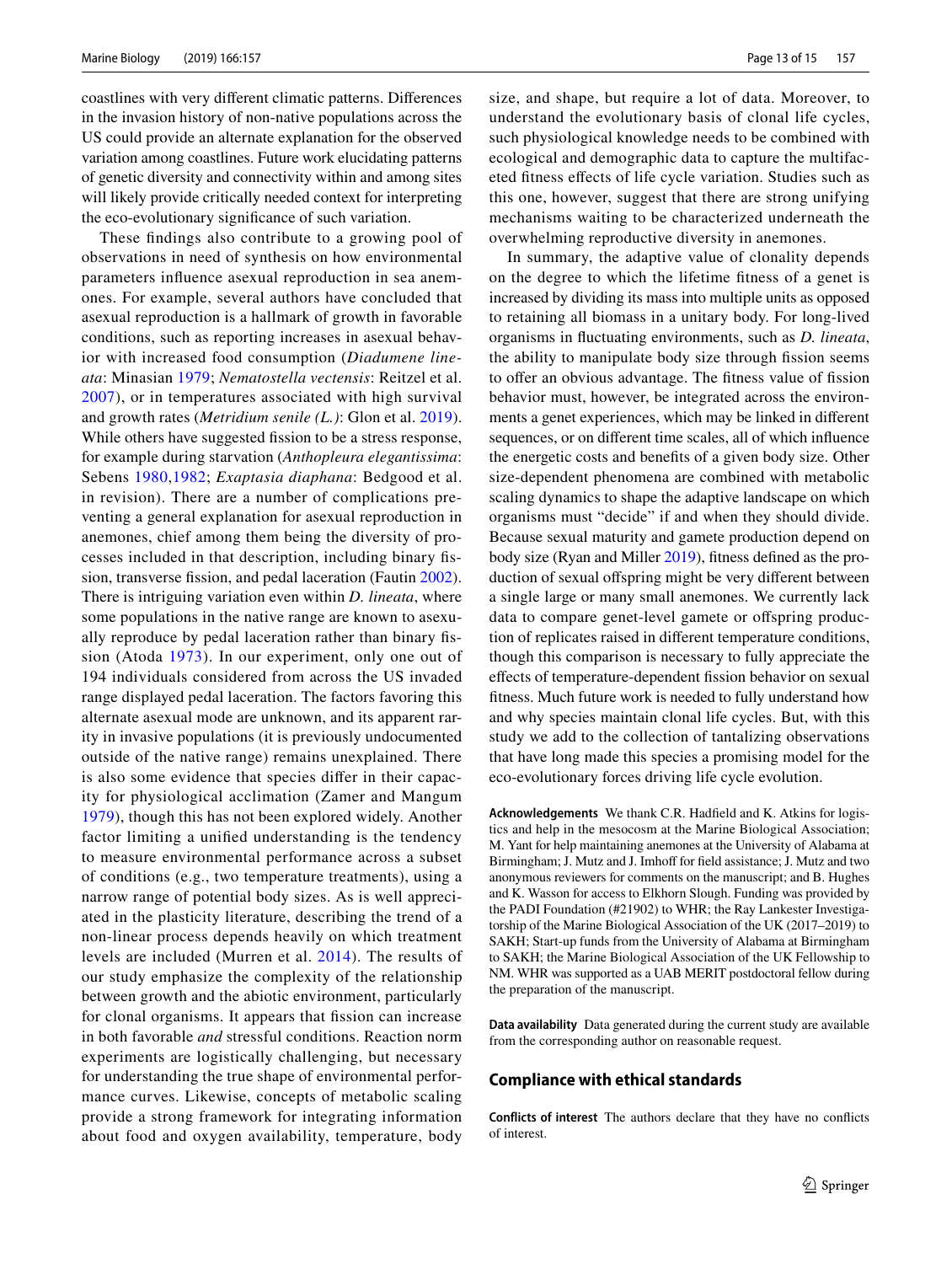**Ethical standards** All applicable international, national, and/or institutional guidelines for the care and use of animals were followed.

# **References**

- <span id="page-13-40"></span>Amarasekare P, Johnson C (2017) Evolution of thermal reaction norms in seasonally varying environments. Am Nat 189:E31–E45
- <span id="page-13-16"></span>Atkinson D (1994) Temperature and organism size—a biological law for ectotherms? Adv Ecol Res 25:1–58
- <span id="page-13-44"></span>Atoda K (1973) Pedal laceration of the sea anemone, *Haliplanella Luciae*. Publ Seto Mar Biol Lab 20:299–313
- <span id="page-13-20"></span>Audzijonyte A, Barneche DR, Baudron AR, Belmaker J, Clark TD, Marshall CT, Morrongiello JR, van Rijn I (2018) Is oxygen limitation in warming waters a valid mechanism to explain decreased body sizes in aquatic ectotherms? Global Ecol Biogeogr 28:64–77
- <span id="page-13-11"></span>Ayre DJ (1985) Localized adaptation of clones of the sea anemone *Actinia tenebrosa*. Evolution 39:1250–1260
- <span id="page-13-35"></span>Barton K (2018) MuMIn: multi-modal inference. R Package version 1(15):6
- <span id="page-13-37"></span>Bates D, Mächler M, Bolker B, Walker S (2015) Fitting linear mixedefects models using lme4. J Stat Softw 67:1–48
- <span id="page-13-39"></span>Baumann H, Conover DO (2011) Adaptation to climate change: contrasting patterns of thermal-reaction-norm evolution in Pacifc versus Atlantic silversides. Proc R Soc B 278:2265–2273
- <span id="page-13-31"></span>Bradshaw AD (1965) Evolutionary signifcance of phenotypic plasticity in plants. Adv Genet 13:115–155
- <span id="page-13-25"></span>Burgess SC, Ryan WH, Blackstone NW, Edmunds PJ, Hoogenboom MO, Levitan DR, Wulf JL (2017) Metabolic scaling in modular animals. Invertebr Biol 136:456–472
- <span id="page-13-27"></span>Buss LW, Blackstone NW (1991) An Experimental Exploration of Waddington's Epigenetic Landscape. Philos Trans R Soc B Biol Sci 332:49–58
- <span id="page-13-24"></span>Cancino JM, Rodger NH (1985) An ecological overview of cloning in Metazoa. In: Jeremy BC, Jackson BLW, Robert EC (eds) Population biology and evolution of clonal organisms. Yale University Press, New Haven, pp 153–186
- <span id="page-13-8"></span>Chia F (1976) Sea anemone reproduction: patterns and adaptive radiations. Coelenterate Ecol Behav 261–270
- <span id="page-13-30"></span>Chomsky O, Kamenir Y, Hyams M, Dubinsky Z, Chadwick-Furman NE (2004) Efects of temperature on growth rate and body size in the Mediterranean Sea anemone *Actinia equina*. J Exp Mar Bio Ecol 313:63–73
- <span id="page-13-32"></span>Cohen AN, Carlton JT (1995) Nonindigenous aquatic species in a United States Estuary: a case study of the biological invasions of the San Francisco Bay and Delta. Washington D.C.: US Fish and Wildlife Service
- <span id="page-13-13"></span>Edmunds PJ (2007) Physiological ecology of the clonal corallimorpharian *Corynactis californica*. Mar Biol 150:783–796
- <span id="page-13-0"></span>Fautin DG (2002) Reproduction of Cnidaria. Can J Zool 80:1735–1754
- <span id="page-13-7"></span>Ferretti P, Géraudie J (1998) Cellular and molecular basis of regeneration: from invertebrates to humans. Wiley, Hoboken
- <span id="page-13-42"></span>Forster J, Hirst AG, Atkinson D (2011) How do organisms change size with changing temperature? The importance of reproductive method and ontogenetic timing. Funct Ecol 25:1024–1031
- <span id="page-13-22"></span>Forster J, Hirst AG, Atkinson D (2012) Warming-induced reductions in body size are greater in aquatic than terrestrial species. Proc Natl Acad Sci 109:19310–19314
- <span id="page-13-36"></span>Fox J, Weisberg S (2011) An R companion to applied regression, 2nd edn. Sage, Thousand Oaks
- <span id="page-13-2"></span>Francis L (1979) Contrast between solitary and clonal lifestyles in the sea anemone. Am Zool 19:669–681
- <span id="page-13-3"></span>Francis L (1988) Cloning and aggression among sea anemones (Coelenterata: Actiniaria) of the rocky shore. Biol Bull 174:241–253
- <span id="page-13-14"></span>Geller JB, Walton ED (2001) Breaking up and getting together: evolution of symbiosis and cloning by fssion in sea anemones (Genus Anthopleura). Evolution 55:1781–1794
- <span id="page-13-1"></span>Geller JB, Fitzgerald LJ, King CE (2005) Fission in sea anemones: integrative studies of life cycle evolution. Integr Comp Biol 45:615–622
- <span id="page-13-18"></span>Glazier DS (2014) Metabolic scaling in complex living systems. Systems 2:451–540
- <span id="page-13-43"></span>Glon H, Haruka Y, Daly M, Nakaoka M (2019) Temperature and salinity survival limits of the fufy sea anemone, *Metridium senile* (L.), in Japan. Hydrobiologia 830:303–315
- <span id="page-13-28"></span>Gotthard K, Nylin S (1995) Adaptive plasticity and plasticity as an adaptation: a selective review of plasticity in animal morphology and life history. Oikos 74:3
- <span id="page-13-41"></span>Helmuth B, Harley CDG, Halpin PM, O'Donnell M, Hofmann GE, Blanchette CA (2002) Climate change and latitudinal patterns of intertidal thermal stress. Science 298:1015–1017
- <span id="page-13-23"></span>Horne CR, Hirst AG, Atkinson D (2015) Temperature-size responses match latitudinal-size clines in arthropods, revealing critical diferences between aquatic and terrestrial species. Ecol Lett 18:327–335
- <span id="page-13-5"></span>Hughes RN (1987) The functional ecology of clonal animals. Funct Ecol 1:63–69
- <span id="page-13-6"></span>Hughes RN (1989) Functional biology of clonal animals, 1st edn. Springer Science and Business Media, Sufolk
- <span id="page-13-4"></span>Jackson JBC (1977) Competition on marine hard substrata: the adaptive significance of solitary and colonial strategies. Am Nat 111:743–767
- <span id="page-13-9"></span>Jackson JBC (1985) Distribution and ecology of clonal and aclonal benthic invertebrates. In: Jackson JBC, Buss LW, Cook RE (eds) Population biology and evolution of clonal organisms. Yale University Press, New Haven, pp 297–355
- <span id="page-13-10"></span>Jackson JBC, Coates AG (1986) Life Cycles and Evolution of Clonal (Modular) Animals. Philos Trans R Soc B Biol Sci 313:7–22
- <span id="page-13-26"></span>Johnson LL, Shick JM (1977) Efects of fuctuating temperature and immersion on asexual reproduction in the intertidal sea anemone *Hauplanella luciae* (Verrill) in laboratory culture. J Exp Mar Bio Ecol 28:141–149
- <span id="page-13-19"></span>Kingsolver JG, Huey RB (2008) Size, temperature, and ftness: three rules. Evol Ecol Res 10:251–268
- <span id="page-13-17"></span>Kooijman SALM (2010) Dynamic energy budget theory for metabolic organization. Cambridge University Press, Cambridge
- <span id="page-13-38"></span>Lefcheck J (2018) Piecewise structural equation modeling. R Package version 2:2
- <span id="page-13-29"></span>Levitan DR (1988) Density-dependent size regulation and negative growth in the sea urchin *Diadema antillarum* Philippi. Oecologia 76:627–629
- <span id="page-13-12"></span>McManus MG, Place AR, Zamer WE (1997) Physiological variation among clonal genotypes in the sea anemone *Haliplanella lineata*: growth and biochemical content. Biol Bull 192:426–443
- <span id="page-13-34"></span>Minasian LL (1979) The effect of exogenous factors on morphology and asexual reproduction in laboratory cultures of the intertidal sea anemone, *Haliplanella luciae* (Verrill) (Anthozoa: Actiniaria) from Delaware. J Exp Mar Bio Ecol 40:235–246
- <span id="page-13-15"></span>Mire P, Venable S (1999) Programmed cell death during longitudinal fssion in a sea anemone. Invertebrate Biol 118:319–331
- <span id="page-13-33"></span>Miyawaki M (1952) Temperature as a factor infuencing upon the fssion of the orange-striped sea-anemone, *Diadumene luciae* (with 2 text-fgures). J Fac Sci Hokkaido Univ, Ser 6 Zool 11:77–80
- <span id="page-13-45"></span>Murren CJ, Maclean HJ, Diamond SE, Steiner UK, Heskel MA, Handlesman CA, Ghalambor CK, Auld JR, Callahan HS, Pfenning DW, Relyea RA, Schlicting CD, Kingsolver J (2014) Evolutionary change in continuous reaction norms. Am Nat 183:453–467
- <span id="page-13-21"></span>Pörtner H (2001) Climate change and temperature-dependent biogeography: oxygen limitation of thermal tolerance in animals. Naturwissenschaften 88:137–146